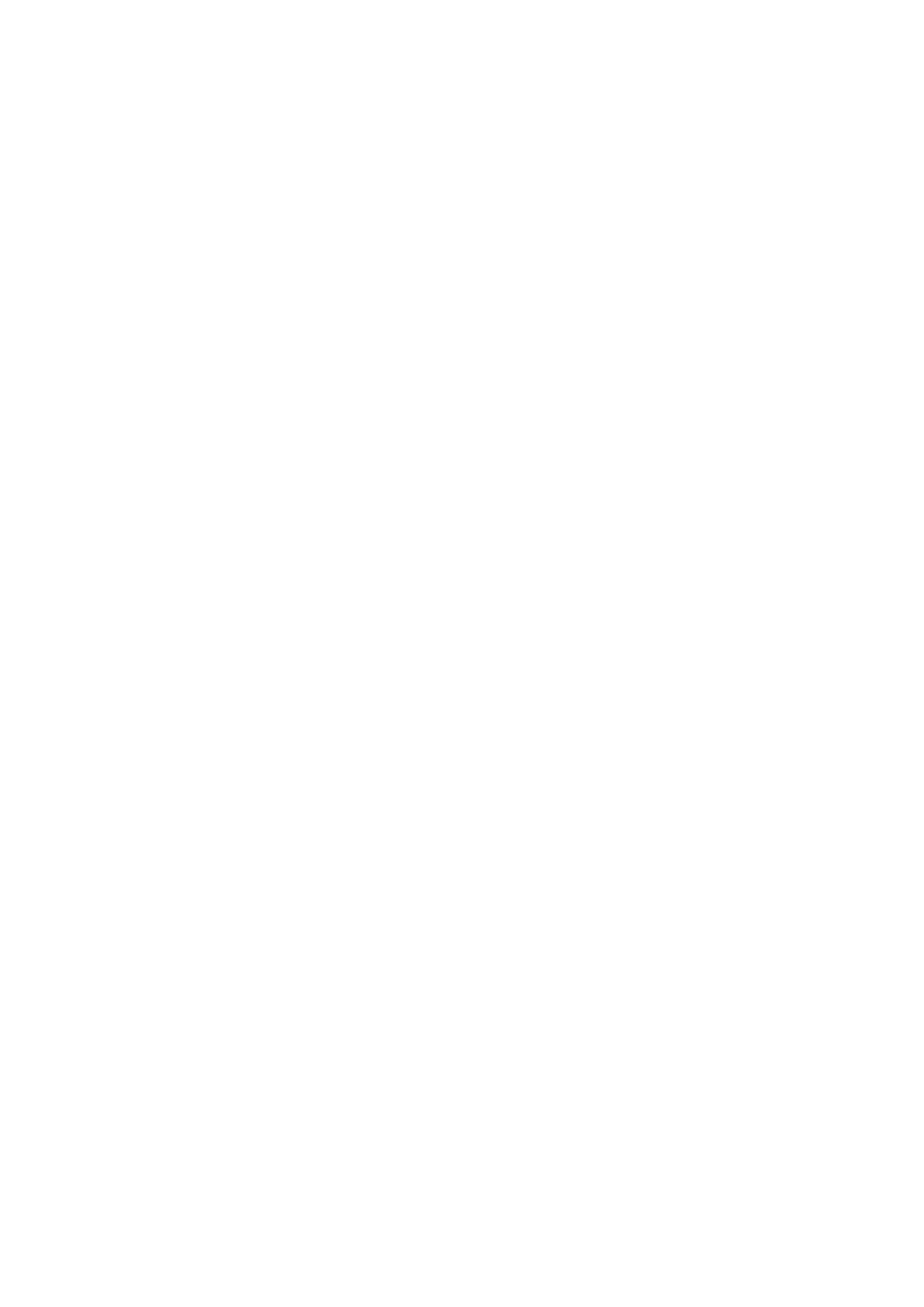## **Strategic goals**

#### **Area 1**

The more effective integration of disaster risk considerations into sustainable development policies, planning and programming at all levels, with a special emphasis on disaster prevention, mitigation, preparedness and vulnerability reduction.

#### **Strategic Goal Statement 2011-2013:**

Disaster risk reduction is being adopted and integrated into national development plans. The DRR is being incorporated in the strategy of managing natural resources and environment towards sustainability under the 11th National Economic and Social Development Plan 2012-2016, which is going to be the framework for medium term national development towards the vision of "A Happy Society with Equity, Fairness, and Resilience". The plan provides guideline for natural disaster preparedness, including hazard mapping at national, regional, and provincial level and prioritization of identified hazards, in order to develop proper preventive and mitigating structural and non-structural measures with the emphasis on both social and economic aspects.

#### **Area 2**

The development and strengthening of institutions, mechanisms and capacities at all levels, in particular at the community level, that can systematically contribute to building resilience to hazards.

#### **Strategic Goal Statement 2011-2013:**

Existing mechanisms stated in the national disaster prevention and mitigation plan 2010-2014 are being adopted and executed in a more integrated and holistic fashion in order to create and strengthen disaster warning and assessment networks, as well as to encourage people's participation in disaster reduction activities at all levels. In the mean time, the new frameworks and mechanisms are going to support capacity development of the existing mechanisms on a regular basis. This is to ensure the creation of "A Happy Society with Equity, Fairness, and Resilience".

#### **Area 3**

The systematic incorporation of risk reduction approaches into the design and implementation of emergency preparedness, response and recovery programmes in the reconstruction of affected communities.

#### **Strategic Goal Statement 2011-2013:**

National risk reduction and risk management frameworks are translated into action at provincial and local level through a series of planning training, and a periodical plan monitoring and evaluation. In parallel with plan translation at local level, every risk prone village are being educated and trained using community-based disaster risk management approach (CBDRM) to enhance those villagers' capacity in properly handling with local hazards and disasters before outside assistance arrives. Based on each community's cultural, social, and economic structure, the risk prone community is going to have its own disaster prevention and mitigation action plan which includes its hazards map, risks assessment, organizational structure, warning system and protocols, and drill procedures.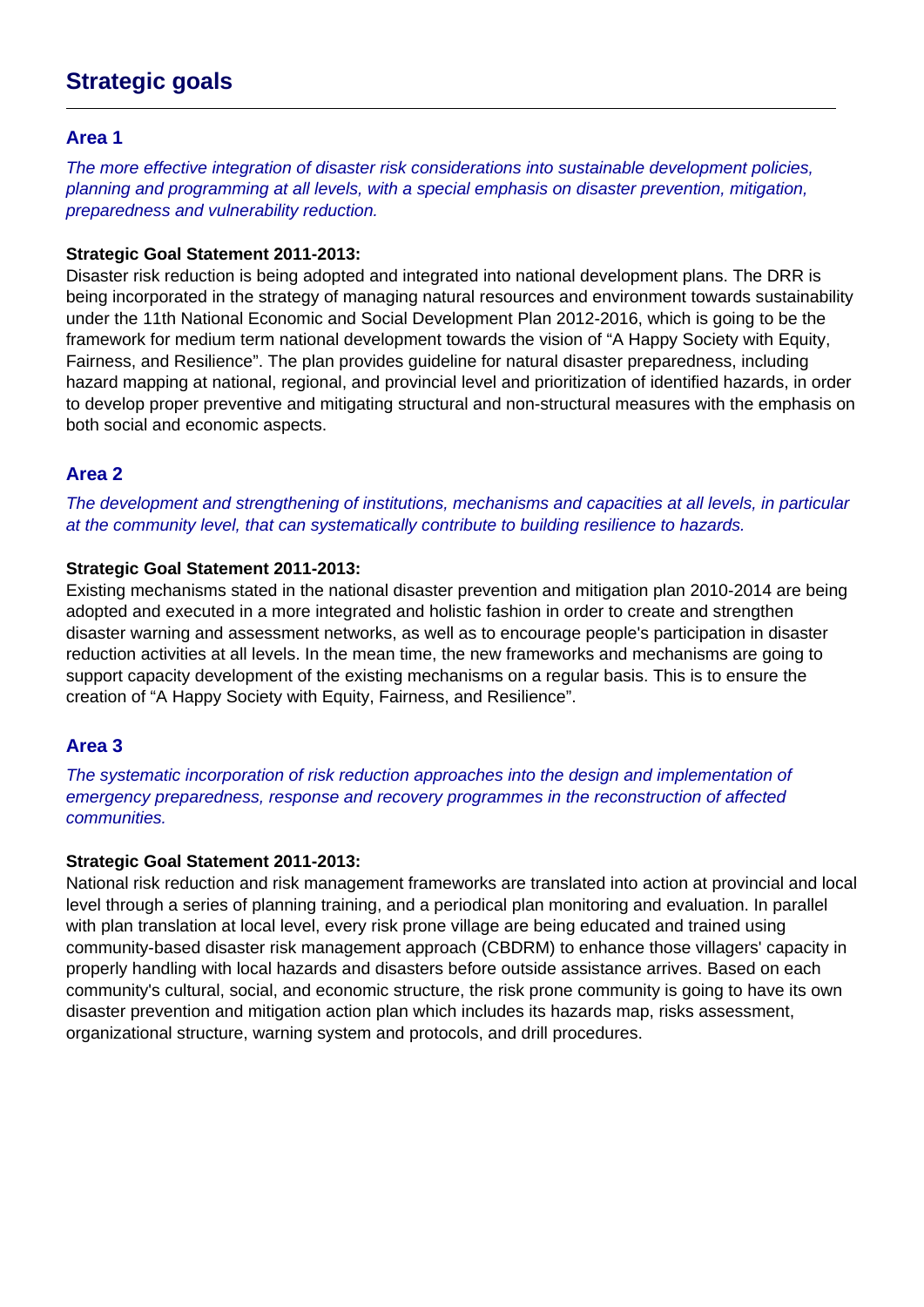## **Priority for action 1**

Ensure that disaster risk reduction is a national and a local priority with a strong institutional basis for implementation.

#### **Priority for action 1: Core indicator 1**

National policy and legal framework for disaster risk reduction exists with decentralised responsibilities and capacities at all levels.

#### **Level of Progress achieved:**

4: Substantial achievement attained but with recognized limitations in key aspects, such as financial resources and/ or operational capacities

#### **Means of verification:**

- \* Is DRR included in development plans and strategies? Yes
- \* Yes: National development plan
- \* Yes: Sector strategies and plans
- \* Yes: Climate change policy and strategy
- \* No: Poverty reduction strategy papers
- \* No: Common Country Assessments (CCA)/ UN Development Assistance Framework (UNDAF)

#### **Description:**

Disaster Prevention and Mitigation Act 2007 is enacted to replace Civil Defence Act 1979 and Fire Defence Act 1999. This Act is more oriented to the harmonization and systematization of disaster management practices of all stakeholders at all level. Based on this new structure, the National Disaster Prevention and Mitigation Plan 2010 – 2014 was formulated and approved by the Cabinet to provide a strategic framework of action for all stakeholders. According to the Act, disaster management organizational structure, roles and procedures are identified for all administrative level; national, provincial, district, and sub-district

#### **Context & Constraints:**

The structure and frameworks in the plan has not yet been effectively implemented due to several limitations. The most challenging gap is people's disaster awareness. It is important that an effective disaster risk reduction practice must be in tune with the fostering of "disaster safety culture" in every part of society, particularly among the local community members, local authorities, and school students and teachers who have the capability to build, promote and maintain a "culture of safety awareness". However, past experiences have shown that our people are not well aware of hazards and disaster. The lack of safety culture has resulted in limited knowledge and capacities, and unorganized disaster management. Good governance is also another constraint for effective implementation of national policy and framework.

#### **Priority for action 1: Core indicator 2**

Dedicated and adequate resources are available to implement disaster risk reduction plans and activities at all administrative levels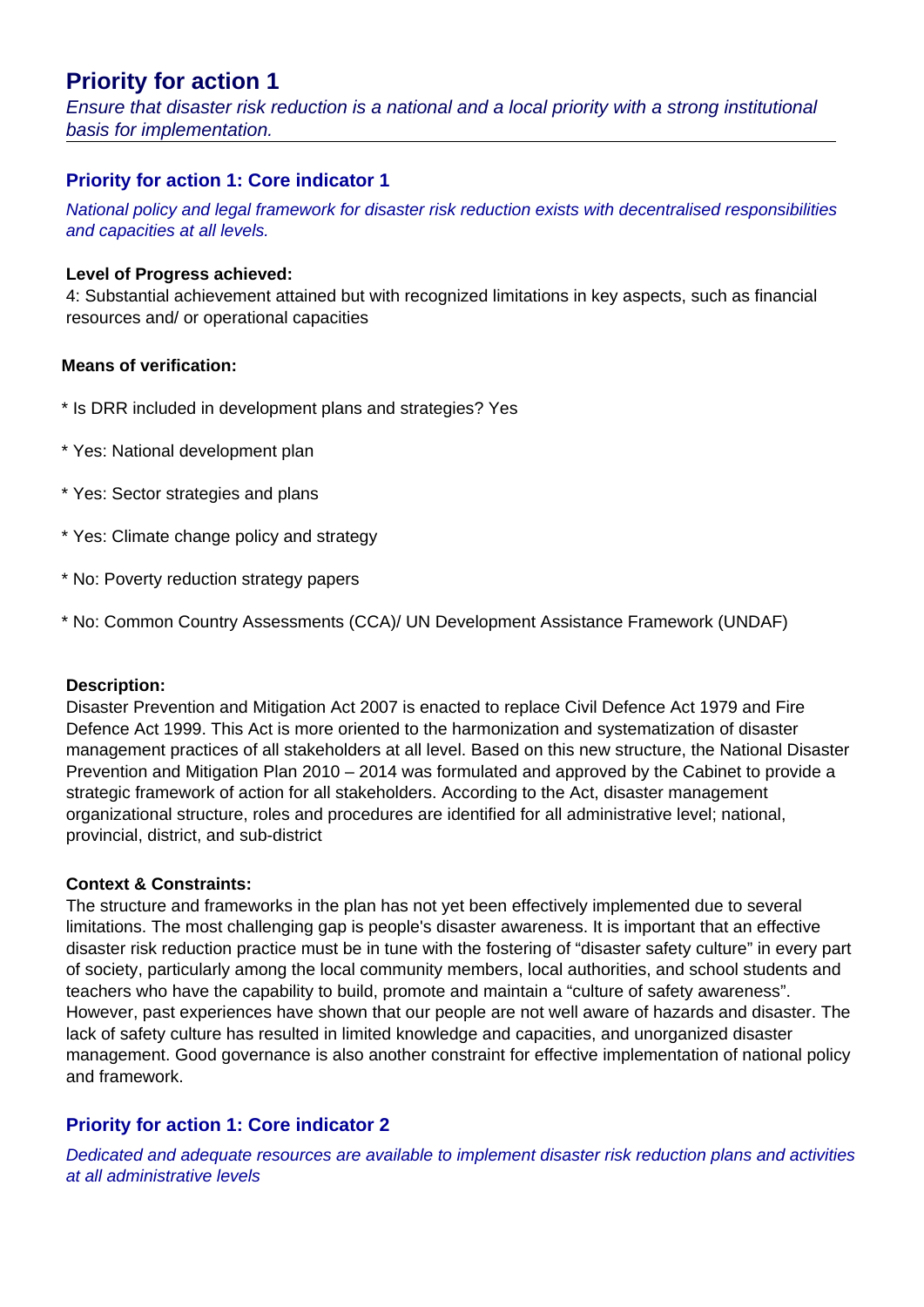#### **Level of Progress achieved:**

3: Institutional commitment attained, but achievements are neither comprehensive nor substantial

#### **Means of verification:**

\* Is there a specific allocation of budget for DRR in the national budget?

- \* 0 % allocated from national budget
- \* 0 USD allocated from overseas development assistance fund

\* 0 USD allocated to hazard proofing sectoral development investments (e.g transport, agriculture, infrastructure)

\* 0 USD allocated to stand alone DRR investments (e.g. DRR institutions, risk assessments, early warning systems)

\* 0 USD allocated to disaster proofing post disaster reconstruction

#### **Description:**

Not all administrative levels have resources available for DRR. According to Disaster Prevention and Mitigation Act 2007 and National DPM Plan 2010-2016, authorities at national and provincial levels are enforced and encouraged to develop its own DPM action plan as well as budget for plan implementation and exercises. Central government also allocates some amount of budget to support plan exercise for the province at least once a year to ensure the effectiveness and applicability of the plan.

#### **Context & Constraints:**

The DPM Act 2007 does not enforce local authorities at sub-district, and village levels to create its own DPM action plan. Therefore, a small part of DRR is incorporated in local development plan which usually puts priorities to building infrastructure rather than disaster preventive and mitigating measures. In many communities, the construction of roads obstructs water way. So, during rainy season, these communities suffer from flood and inundation.

#### **Priority for action 1: Core indicator 3**

Community Participation and decentralisation is ensured through the delegation of authority and resources to local levels

#### **Level of Progress achieved:**

4: Substantial achievement attained but with recognized limitations in key aspects, such as financial resources and/ or operational capacities

#### **Means of verification:**

- \* Do local governments have legal responsibility and budget allocations for DRR? Yes
- \* Yes: Legislation
- \* Yes: Budget allocations for DRR to local government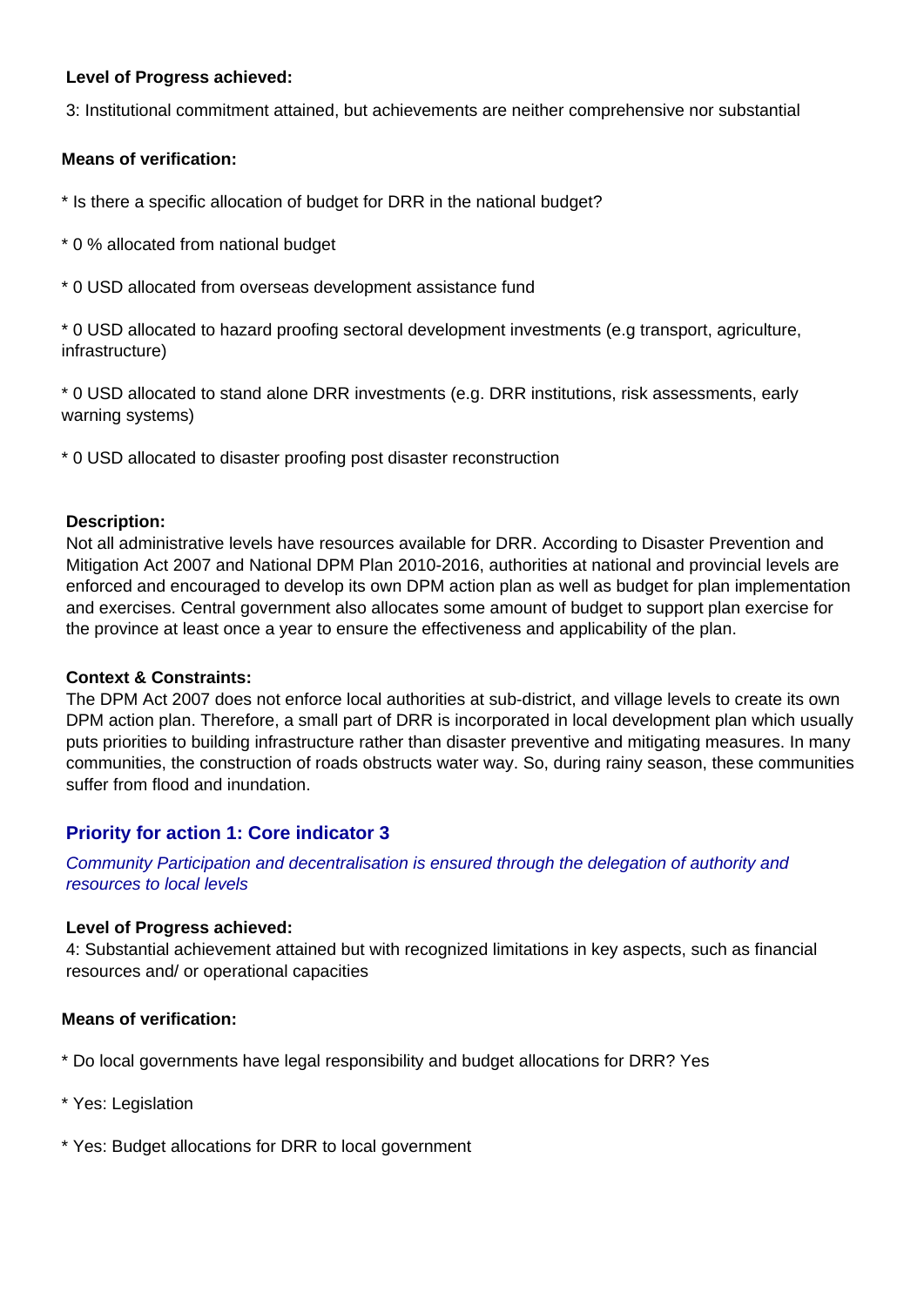#### **Description:**

After government reformed in 2002, Thai government had decentralized authorities to local authorities and provided budget for administration. Besides, reference to Disaster Prevention and Mitigation Act 2007, the provincial governor as the provincial director will responsible for disaster prevention and mitigation of his/her own province and have the authorities to provide basic support to victims and mobilize resources from related agencies such as personnel, equipment and in budget to disaster management activities. Furthermore, local administration Chief will be assigned as District Director to perform their duties to disaster prevention and mitigation and some budget and resources are provided also. The Department of Disaster Prevention and Mitigation has collaborated with other related agencies such as Department of Meteorology, Royal Thai Irrigation, Department of Mineral resources and Thai Red Cross to conduct the appropriate people participatory approach to raise public awareness and mobilize their participation in every phase of disaster management so as to build safer and resilient community. Many implementation projects such as Community Based Disaster Reduction Management (CBDRM), Civil Defence Volunteer, Mr.Warning and One Tambon One Search and Rescue Team are required community participation. The achievement of the above mentioned projects are in some certain level.

#### **Context & Constraints:**

Thailand especially government sector has initiated a great number of community participation programs and projects for local disaster risk reduction and risk management. However, the government mainly focuses on quantitative achievement rather than qualitative achievement. Therefore, most of the community-based disaster risk management projects or other initiatives do not have a comprehensive monitoring and evaluation system to ensure the transfer of training and improved competencies of the local people and local authorities to properly handle with risks/disasters.

#### **Priority for action 1: Core indicator 4**

A national multi sectoral platform for disaster risk reduction is functioning.

#### **Level of Progress achieved:**

4: Substantial achievement attained but with recognized limitations in key aspects, such as financial resources and/ or operational capacities

#### **Means of verification:**

\* Are civil society organisations , national planning institutions, key economic and development sector organisations represented in the national platform? -- not complete --

- \* 0 civil society members (specify absolute number)
- \* 0 sectoral organisations (specify absolute number)
- \* 0 women's organisations participating in national platform (specify absolute number)

#### **Description:**

By law, National Disaster Prevention and Mitigation Committee presided over by Prime Minister or designated Deputy Prime Minister. This national committee, which comprises all ministries and organizations of every sector, is the national body to provide framework and guidance for disaster management in Thailand. To ensure good coordination and functioning among members and their respective organizations, disaster emergency exercise at national level are carried out every year. Also, Thailand participates in several regional DRR platforms to strengthen national DRR capacities.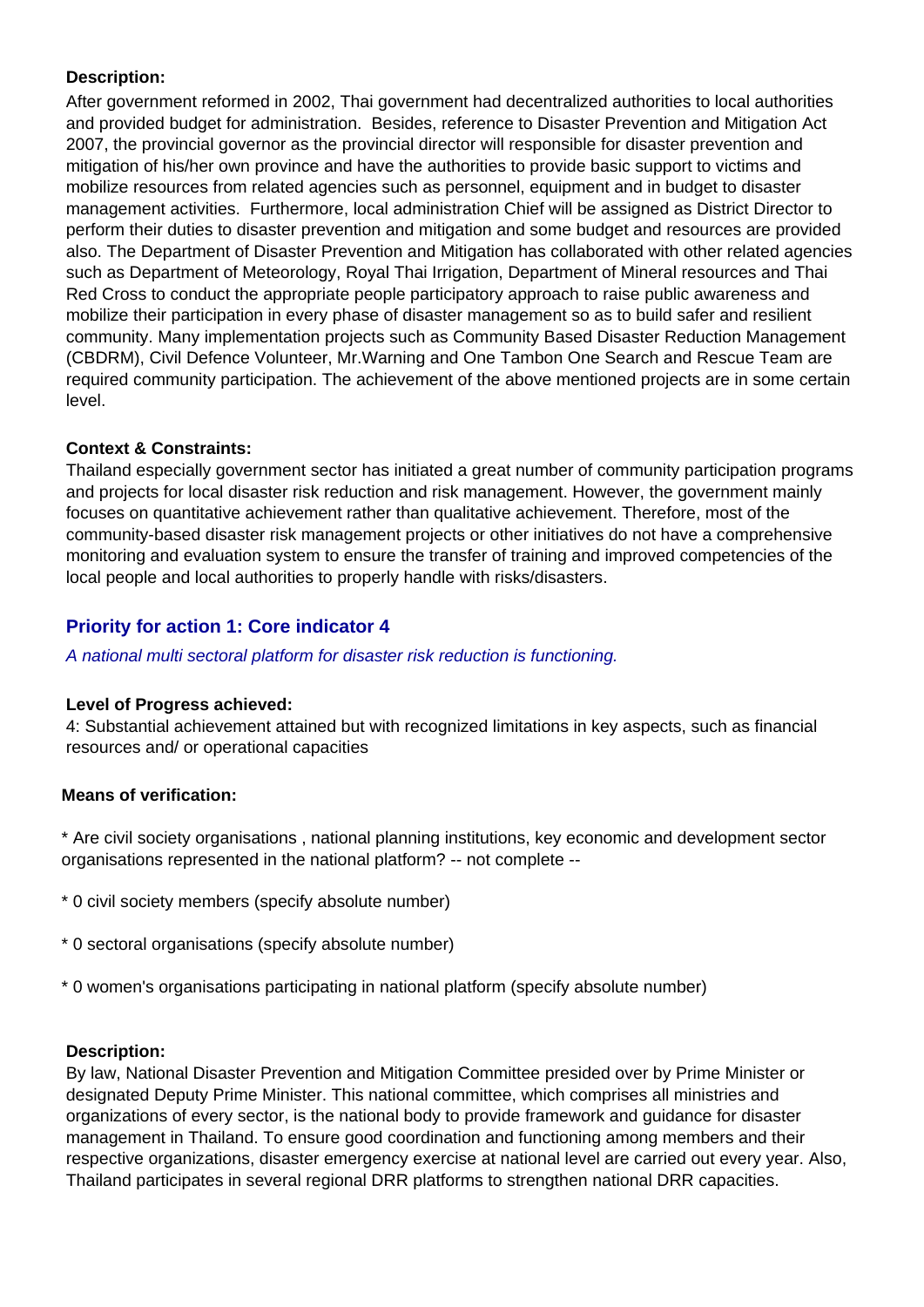#### **Context & Constraints:**

The above-mentioned platform has not yet functioned efficiently due to the lack of shared vision among member organizations. For instances, a DRR and CCA issue, CCA national framework makers pay very much attention on the reduction of carbon dioxide emission, and rather overlook the interconnected nature of DRR and CCA. Also, not all stakeholders actively participate in the platform. Budget, and expertise in DRR remains our top five challenges for the development of Thailand's disaster risk reduction.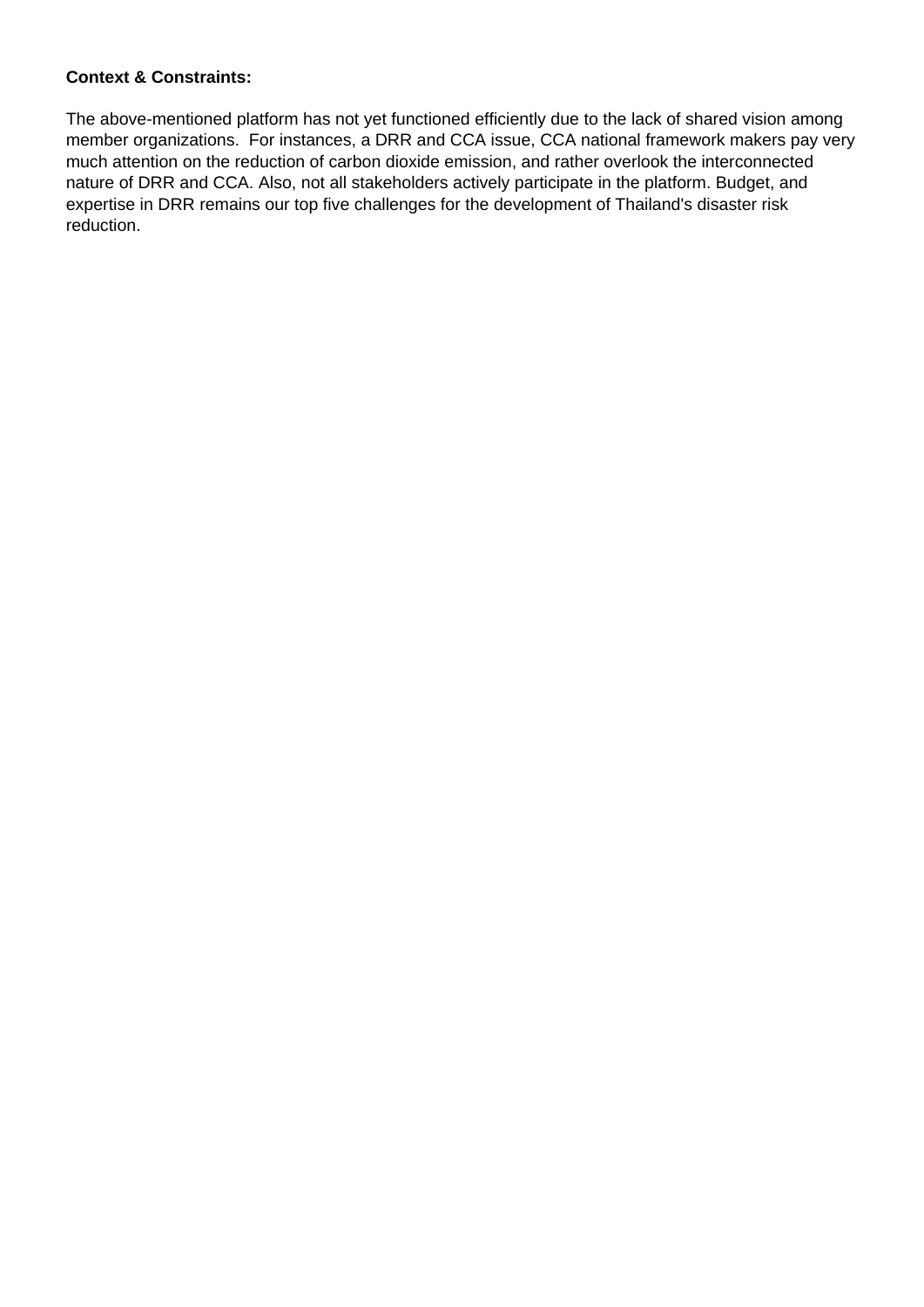## **Priority for action 2**

Ensure that disaster risk reduction is a national and a local priority with a strong institutional basis for implementation.

#### **Priority for action 2: Core indicator 1**

National and local risk assessments based on hazard data and vulnerability information are available and include risk assessments for key sectors.

#### **Level of Progress achieved:**

3: Institutional commitment attained, but achievements are neither comprehensive nor substantial

#### **Means of verification:**

\* Is there a national multi-hazard risk assessment available to inform planning and development decisions? Yes

- \* No: Multi-hazard risk assessment
- \* 0 % of schools and hospitals assessed
- \* 0 schools not safe from disasters (specify absolute number)
- \* Yes: Gender disaggregated vulnerability and capacity assessments
- \* No: Agreed national standards for multi hazard risk assessments

#### **Description:**

Risk assessments at national and local level are carried out by competent and experienced national agencies, namely Department of Mineral Resources (DMR) for geo-hazards; Royal Irrigation Department (RID) and Department of Water Resource (DWR) for water related hazards; Thai Meteorological Department (TMD) for weather and earthquake monitoring; National Disaster Warning System (NDWC) for Tsunami monitoring and warning. These data and information are available for other key agencies such as Department of Disaster Prevention and Mitigation to make use of the information for DRR program/project development and communicate with respective offices at regional and provincial level for timely preparation and response.

#### **Context & Constraints:**

The hazard mappings for disaster are not available for all the regions of Thailand such as for earthquake, floods and landslide. Moreover, the government agencies which prepare the hazard mapping using different scale and parameters; therefore, Thailand does not have standard mapping for risk prone area. As well, the digital mapping is requiring the experts implementing. So, it is difficult for local community to understand. The integration among related agencies has some gaps and lacking of effective operation system for disaster management for all phases of disaster.

#### **Priority for action 2: Core indicator 2**

Systems are in place to monitor, archive and disseminate data on key hazards and vulnerabilities

#### **Level of Progress achieved:**

3: Institutional commitment attained, but achievements are neither comprehensive nor substantial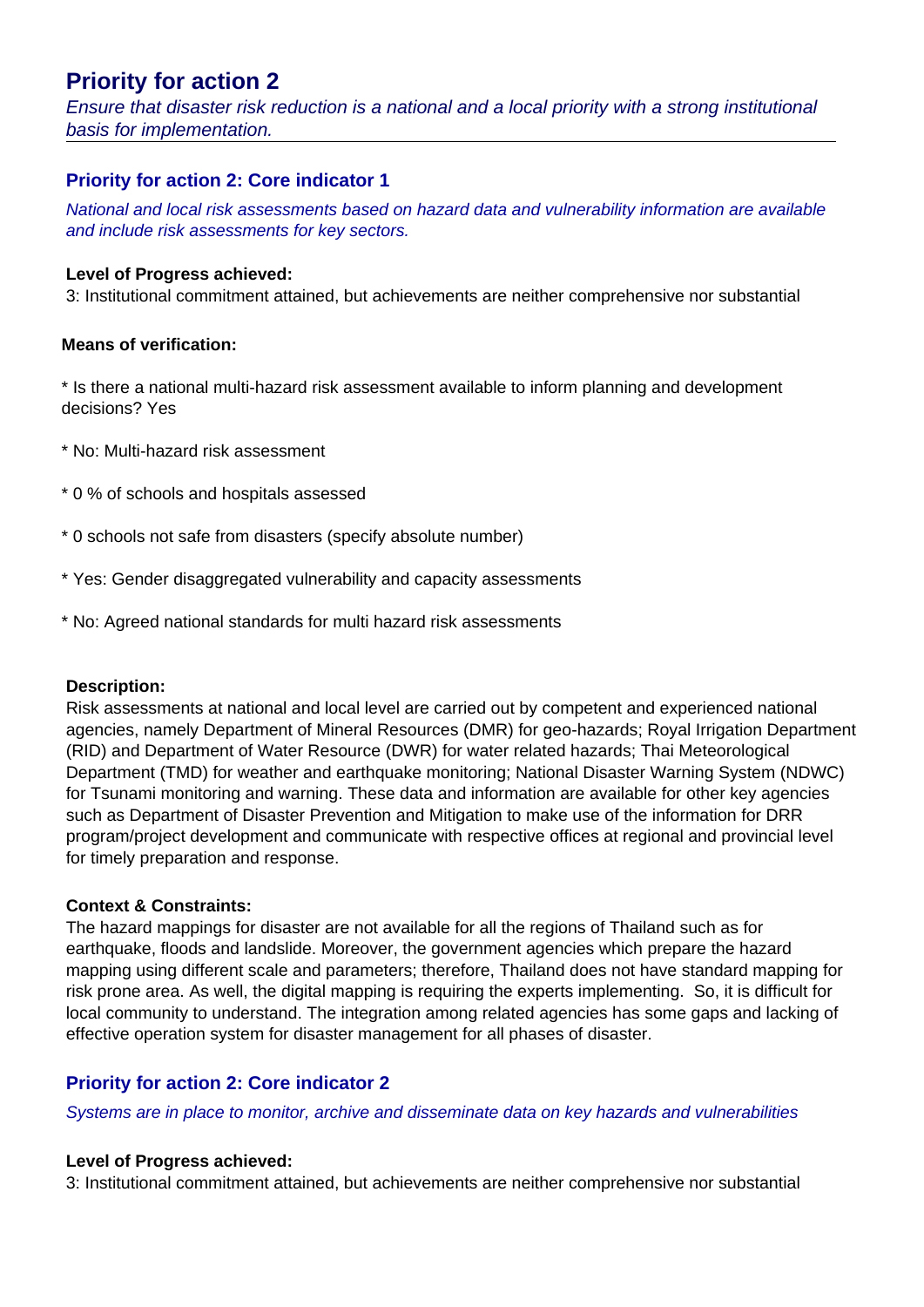#### **Means of verification:**

- \* Are disaster losses systematically reported, monitored and analysed? -- not complete --
- \* No: Disaster loss database
- \* No: Reports generated and used in planning

#### **Description:**

Thailand by responsible national agencies has systems in place to monitor, archive and disseminate data on key hazards and vulnerabilities, such as tsunami, landslide, telemetering for flood, and earthquake. Besides, we also set up the community-based systems to monitor flashflood and landslide in the risk prone areas. The information dissemination are providing in the manual, CD-Rom, web-site and other channels. The data base development and updating is accordance with the user requirement. Besides, the warning messages, the data of hazard and vulnerable areas are existed and developing for real time forecasting.

#### **Context & Constraints:**

Though systems are available, in times of increasing and wider impact of disasters, the existing systems are not able to effectively mitigate the impact. Besides, most of people living in risk areas are not yet well aware of the risk. They sometimes do not follow the warning or instruction from the authorities. As per government side, information on risk and hazards are not friendly for lay people and users. The development of data base is required the commitment, skills, resources and participation of all sectors to fulfill the goal of safer community. All agencies concerned are preparing mapping individually and we are requiring expertise to update the hazard mapping. Therefore, it is necessary to integrate the resources and designate the function clearly together with provide training course for users at all levels.

The amount of early warning equipments for tsunami/earthquake are limited and are not covering all areas such as seismic stations, warning towers and buoys in the Andaman Coastal. Moreover, the maintenance costs are very expensive under limited budget and the limitation of officers to 24 working hours for monitoring the disaster situation. The media does not recognize how severely of disaster when it receives the warning messages they are not disseminate messages immediately.

The recommendation is to develop dissemination to autonomic and continually. In addition, human development capability is essential for warning system and urges the understanding with media for advance forecasting.

#### **Priority for action 2: Core indicator 3**

Early warning systems are in place for all major hazards, with outreach to communities.

#### **Level of Progress achieved:**

3: Institutional commitment attained, but achievements are neither comprehensive nor substantial

#### **Means of verification:**

\* Do risk prone communities receive timely and understandable warnings of impending hazard events? - not complete --

\* No: Early warnings acted on effectively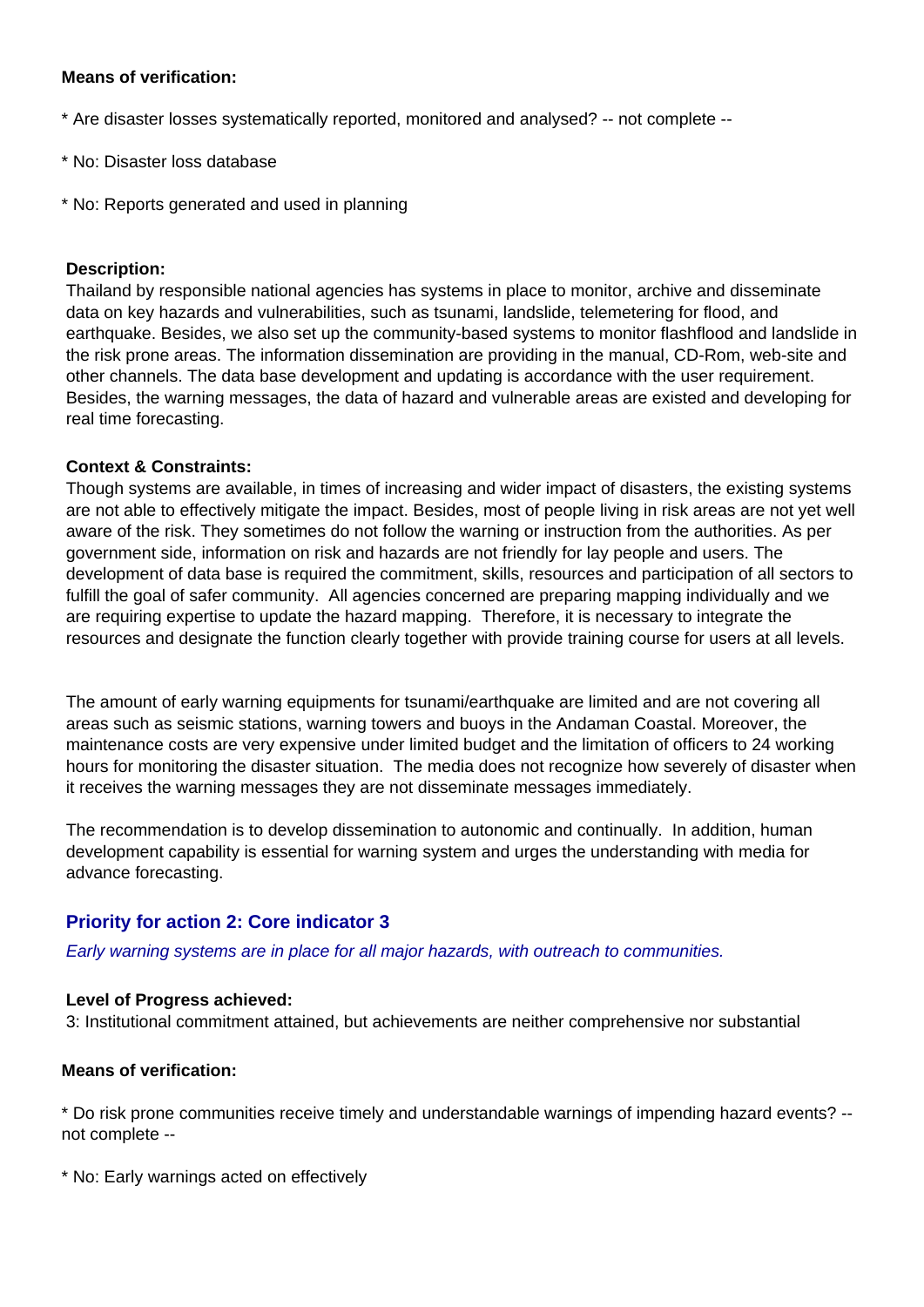- \* No: Local level preparedness
- \* No: Communication systems and protocols
- \* No: Active involvement of media in early warning dissemination

#### **Description:**

Thailand has several agencies responsible for developing and maintaining early warning systems for Thailand's major hazards, namely flood, landslide, drought, and earthquake/tsunami. Protocols for warning or advisory message are established and implemented. Every disaster management related agencies understand their roles and responsibilities when disasters are expected. Mass media and TV pool are the main means of public communication. National DPM Plan also appointed structures and mechanisms to ensure that the early warning message and instruction are reachable at all administrative levels. At the village level, Thailand also trains local people/volunteers to be Mr. Disaster Warning for monitoring and delivering warning messages within their communities and installing the raining gauge and manual siren to local communities.

#### **Context & Constraints:**

At the national efforts for early warning, ministries and departments concerned cannot optimize their own plan and systems due to the fact that the Government does not dedicate resources and budget for a more advanced technology to develop multi-hazard early warning systems. For example, weather forecast cannot be done precisely at community or sub-district level. In addition, at the local level, not all risk areas have early warning systems. This result in losses that can mitigated at an early stage.

#### **Priority for action 2: Core indicator 4**

National and local risk assessments take account of regional / trans boundary risks, with a view to regional cooperation on risk reduction.

#### **Level of Progress achieved:**

3: Institutional commitment attained, but achievements are neither comprehensive nor substantial

#### **Means of verification:**

\* Does your country participate in regional or sub-regional DRR programmes or projects? -- not complete

--

- \* No: Programmes and projects addressing trans-boundary issues
- \* No: Regional and sub-regional strategies and frameworks
- \* No: Regional or sub-regional monitoring and reporting mechanisms
- \* No: Action plans addressing trans-boundary issues

#### **Description:**

At the regional level Thailand is a member of ASEAN and has participated ASEAN Committee Disaster Management: ACDM which has the ASEAN Agreement on Disaster Management and Emergency Response (AADMER) for disaster risk reduction framework and also the member country of Asian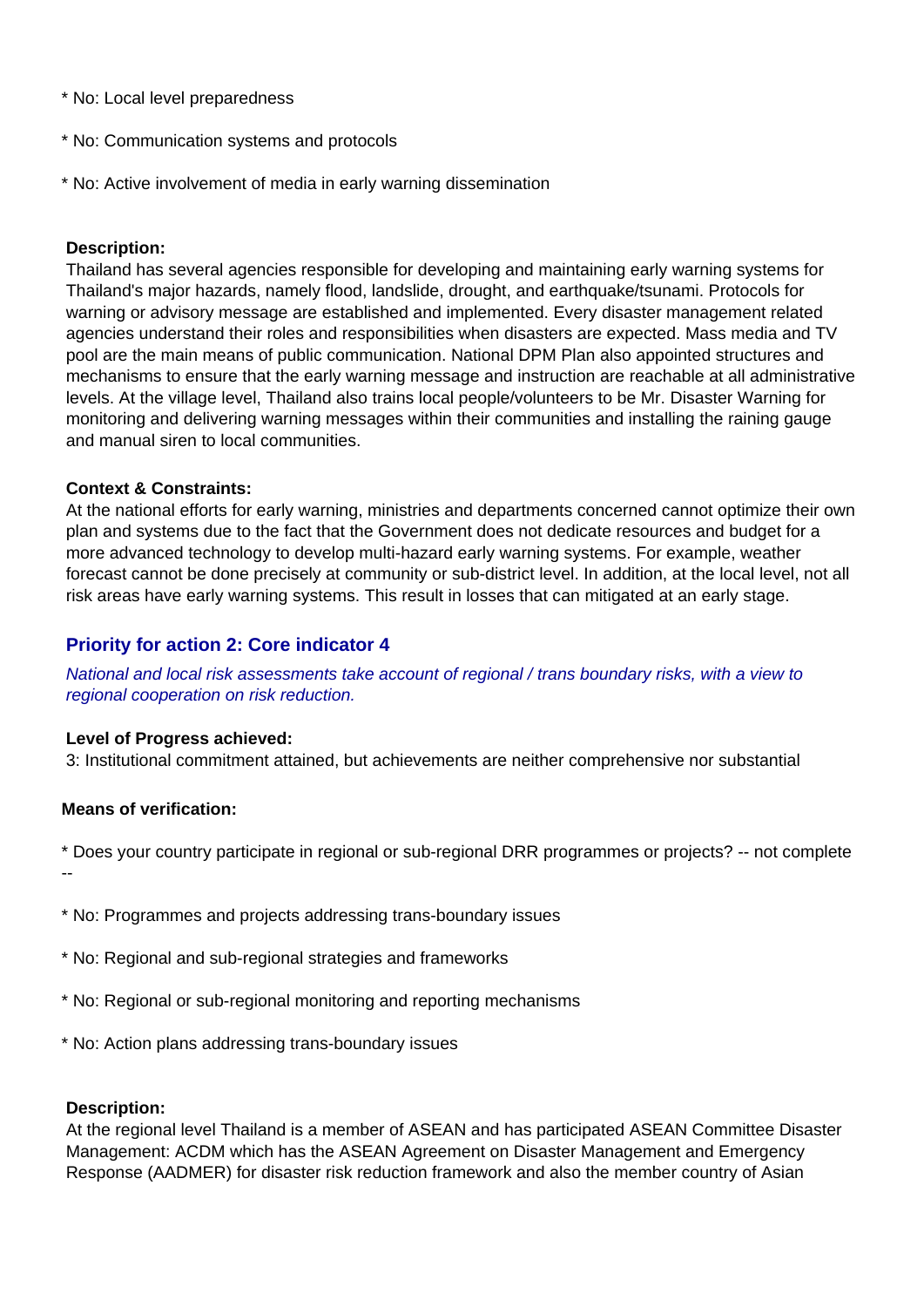Disaster Reduction Center for sharing information and visiting researchers. Whereas, at the global level Thailand takes part in implementing HFA by mechanism of SNAP for disaster risk reduction and also as a member of WMO under UNESCAP implemented the risk reduction related to water disaster such as tropical cyclones.

#### **Context & Constraints:**

The collaboration among member countries has gaps of technology, equipment and expertise; therefore, the recommendation is sincerely sharing resources among member countries.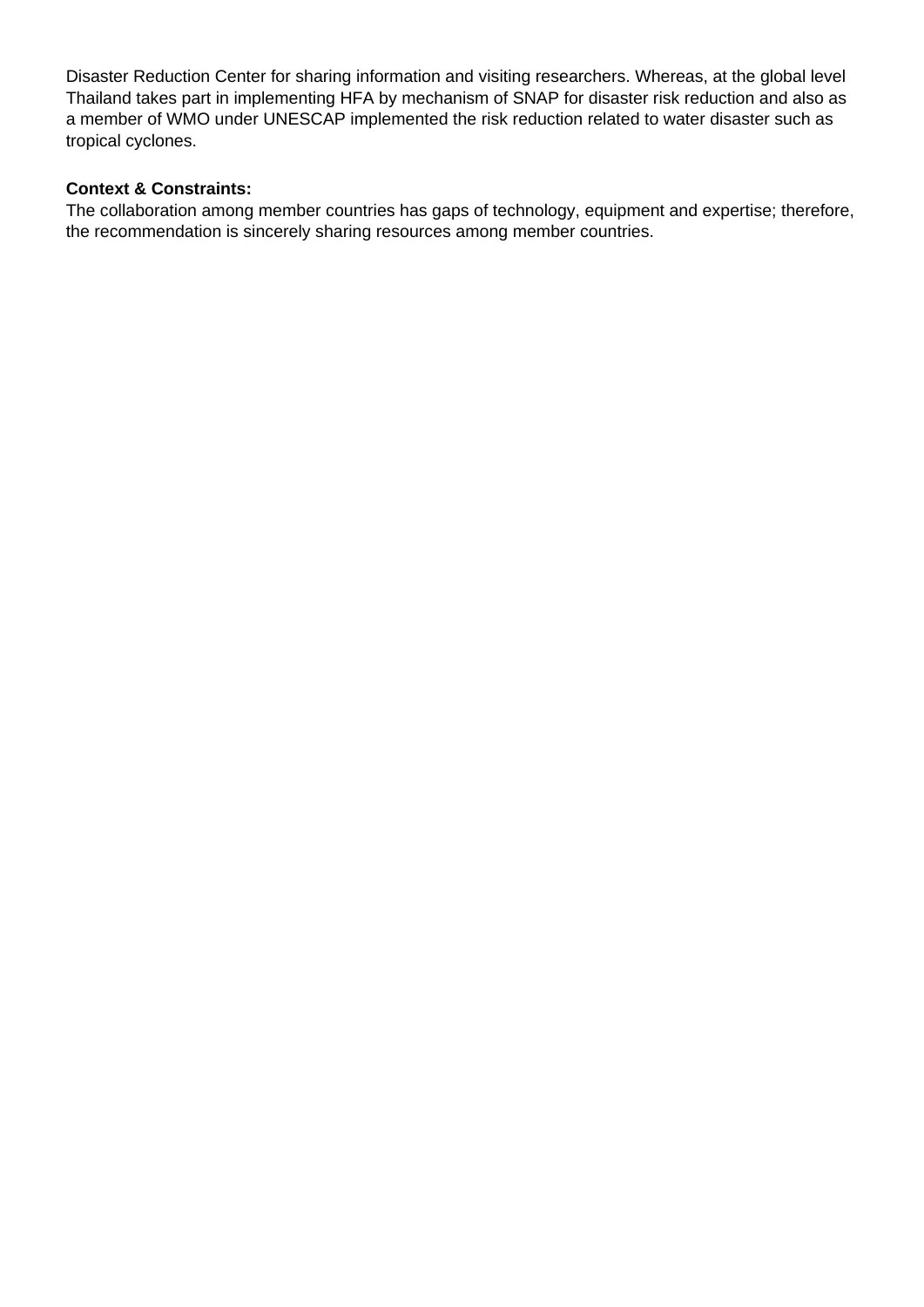## **Priority for action 3**

Ensure that disaster risk reduction is a national and a local priority with a strong institutional basis for implementation.

#### **Priority for action 3: Core indicator 1**

Relevant information on disasters is available and accessible at all levels, to all stakeholders (through networks, development of information sharing systems etc)

#### **Level of Progress achieved:**

4: Substantial achievement attained but with recognized limitations in key aspects, such as financial resources and/ or operational capacities

#### **Means of verification:**

- \* Is there a national disaster information system publicly available? -- not complete --
- \* No: Web page of national disaster information system
- \* No: Established mechanisms for accessing DRR information

#### **Description:**

National information management on disaster risk is available in forms of 1) weather forecasting 2) Geo-Hazard Mapping 3) Daily/Weekly/Monthly disaster situation update 4) disaster education through various types of communication in all levels. For national level, mass media, warning towers, short message warning via mobile phones and web-site are the major means of information dissemination. For local level, community radio towers, mobile units and sirens are the major means. Moreover, Mr. Warning and Civil Defence Volunteers trained by DDPM are key players in relaying disaster information to the community

#### **Context & Constraints:**

Most of the information is available through networks and arrangement among agencies concerned. Not all people can access and make use of such information, especially at the local level.

#### **Priority for action 3: Core indicator 2**

School curricula , education material and relevant trainings include disaster risk reduction and recovery concepts and practices.

#### **Level of Progress achieved:**

3: Institutional commitment attained, but achievements are neither comprehensive nor substantial

#### **Means of verification:**

- \* Is DRR included in the national educational curriculum? -- not complete --
- \* No: Primary school curriculum
- \* No: Secondary school curriculum
- \* No: University curriculum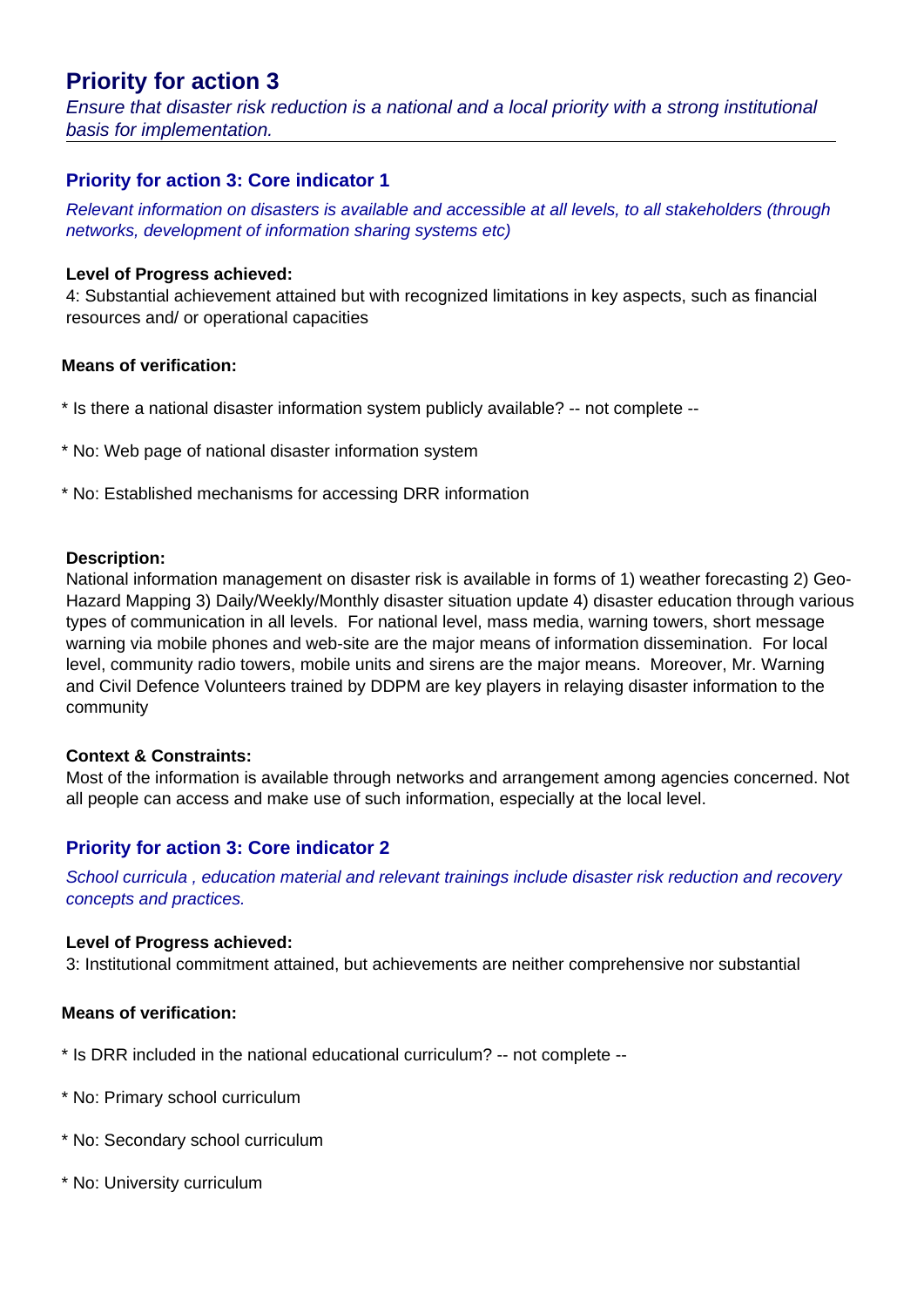\* No: Professional DRR education programmes

#### **Description:**

School curricula, education material and trainings are not promoted widely. For universities, disasters are included in many courses such as natural disasters, earthquake, so as to enable university student to be aware of hazards in Thailand and properly handle with disasters. Thai universities in collaboration with government and private sectors regularly conduct research and academic activities on disasters preparedness.

#### **Context & Constraints:**

There are 3 key factors that cause ineffective disaster education;

First, policy makers of the Ministry of Education do not take disaster education a priority in education development framework. As a result, respective organizations at departmental level and schools do not take disaster education into account. They usually focus on post disaster activities.

Second, education practitioners do not promote DRR into school curriculum/training on a sustainable basis due to limited budget and competent personnel.

Third, education system has divided schools into two types; one is developing schools which are usually situated in urban area, and the other is underdeveloped schools which are situated in the rural areas. These two types of schools differs from one another in that the first type are not interested in disaster education in school, while the later sees the importance of disaster risk reduction education. This is because most of the rural schools are in disaster risk prone areas.

#### **Priority for action 3: Core indicator 3**

Research methods and tools for multi-risk assessments and cost benefit analysis are developed and strenghtened.

#### **Level of Progress achieved:**

4: Substantial achievement attained but with recognized limitations in key aspects, such as financial resources and/ or operational capacities

#### **Means of verification:**

\* Is DRR included in the national scientific applied-research agenda/budget? -- not complete --

- \* No: Research outputs, products or studies
- \* No: Research programmes and projects
- \* No: Studies on the economic costs and benefits of DRR

#### **Description:**

Research methods have embraced variety of methodology and technology such as geophysics, multidisciplinary approach, so that research studies are more accurate and comprehensive. Besides, national agency in disaster management also applies automatic electronic devices for conducting research and data collection with high consistency and relevancy. The results of the study are published and updated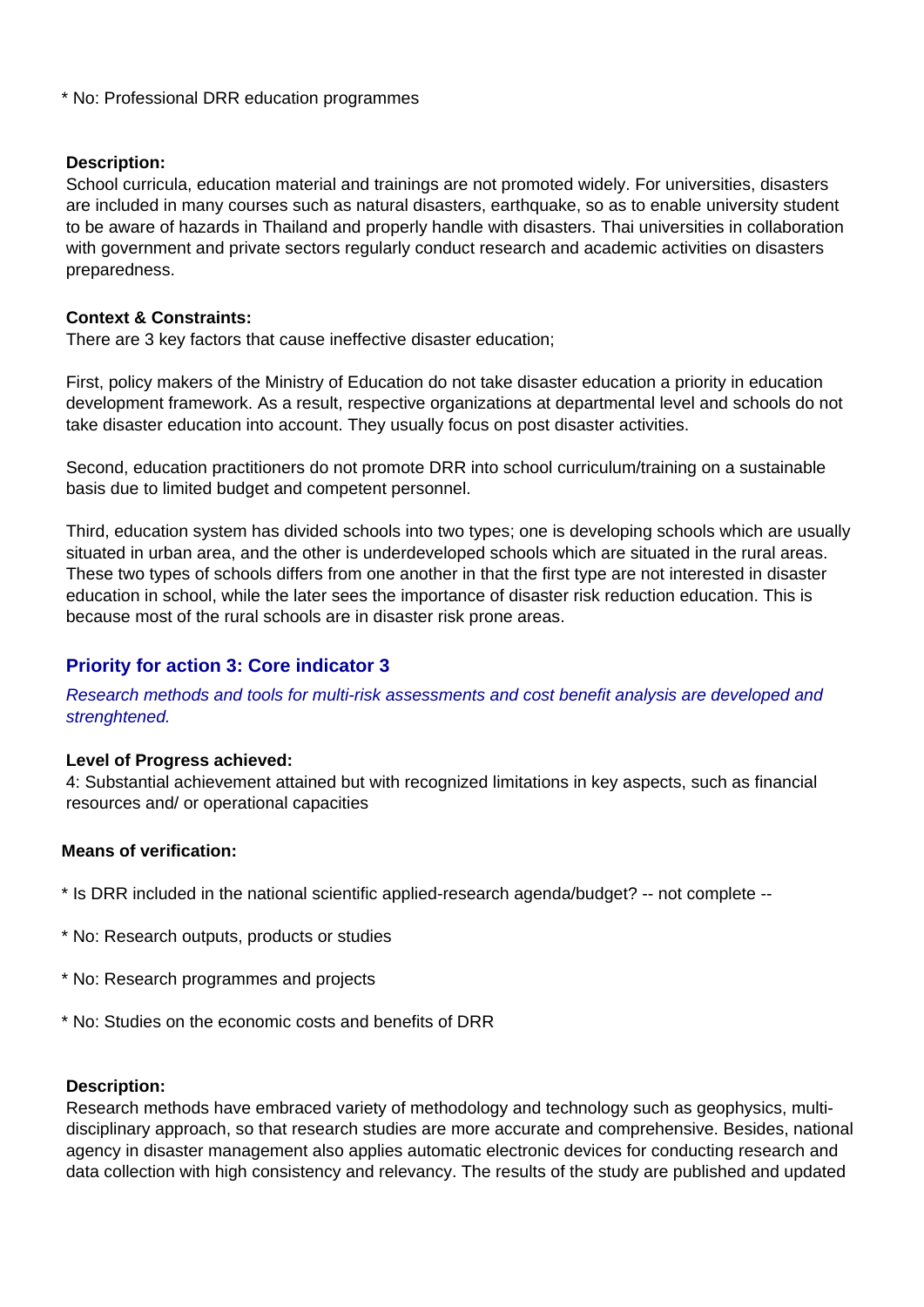through internet which local offices can get access to the results.

#### **Context & Constraints:**

Thailand still has insufficient high/advanced technology and experts for the on-going improvement of risk assessment and studies.

#### **Priority for action 3: Core indicator 4**

Countrywide public awareness strategy exists to stimulate a culture of disaster resilience, with outreach to urban and rural communities.

#### **Level of Progress achieved:**

4: Substantial achievement attained but with recognized limitations in key aspects, such as financial resources and/ or operational capacities

#### **Means of verification:**

\* Do public education campaigns on DRR reach risk-prone communities? -- not complete --

- \* No: Public education campaigns.
- \* No: Training of local government
- \* No: Availability of information on DRR practices at the community level

#### **Description:**

Safety awareness promotion strategy is exist but not implemented seriously on a sustainable basis. Disaster education programme and training are limited in certain areas. Though we have warning system at local levels, they do not cover all parts of the risk areas. Some risk areas do not undergo CBDRM training to have their awareness improved.

#### **Context & Constraints:**

Limitation of resources and competencies of key sectors in DRR is still the major hindrance for Thailand's DRR. To acculturate safety mind and disaster awareness into local context, we require budget and experts to create, monitor and evaluate disaster awareness raising programme at all levels.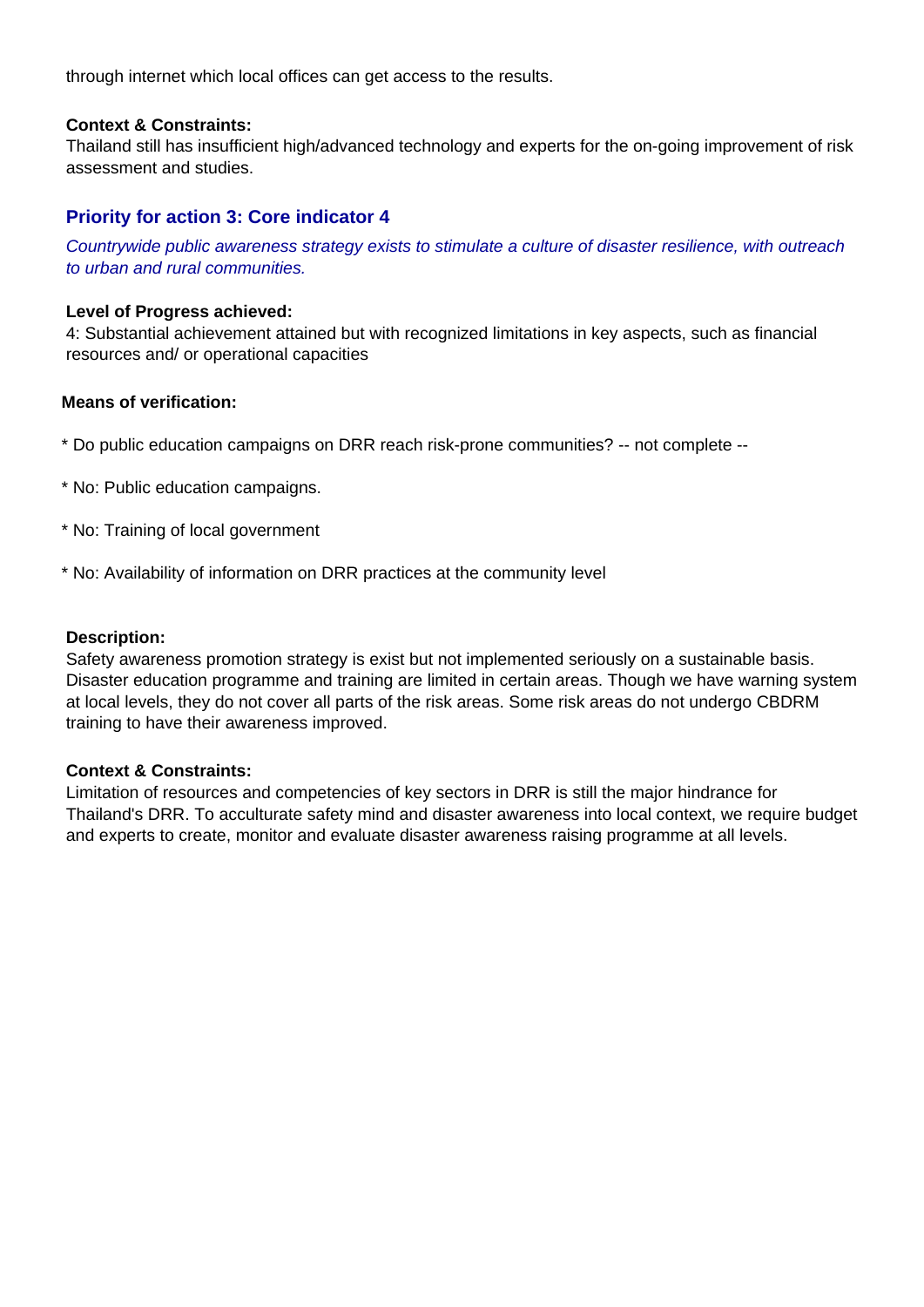## **Priority for action 4**

Ensure that disaster risk reduction is a national and a local priority with a strong institutional basis for implementation.

#### **Priority for action 4: Core indicator 1**

Disaster risk reduction is an integral objective of environment related policies and plans, including for land use natural resource management and adaptation to climate change.

#### **Level of Progress achieved:**

4: Substantial achievement attained but with recognized limitations in key aspects, such as financial resources and/ or operational capacities

#### **Means of verification:**

\* Is there a mechanism in place to protect and restore regulatory ecosystem services? (associated with wet lands, mangroves, forests etc) -- not complete --

- \* No: Protected areas legislation
- \* No: Payment for ecosystem services (PES)
- \* No: Integrated planning (for example coastal zone management)
- \* No: Environmental impacts assessments (EIAs)
- \* No: Climate change adaptation projects and programmes

#### **Description:**

DRR is considered as the important part for the completion of environmental related plan and policies, particularly in natural resource management, land use planning, and climate change adaptation. Thailand has adopted National Strategy for Climate Change Management 2008-2012. This national framework clearly identifies DRR as one of the strategies. DRR is in "Strategy 1: building capacity for climate change adaptation and vulnerability reduction, Tactic 1.2.2: development of disaster prevention and impact mitigation measures for natural disaster and human settlements. All concerned agencies have agreed and participated in this framework such as Ministry of Interior. Report of progress are disseminated periodically.

#### **Context & Constraints:**

The national framework for DRR and CCA has identified several requirements for successful implementation of the plan, including conducting research and studies to develop forecast capabilities; risk, vulnerability, and impact assessment towards climate change, ecosystem, coastal settlement and so on. However, such requirements have not yet translated into a specific action plan.

#### **Priority for action 4: Core indicator 2**

Social development policies and plans are being implemented to reduce the vulnerability of populations most at risk.

#### **Level of Progress achieved:**

3: Institutional commitment attained, but achievements are neither comprehensive nor substantial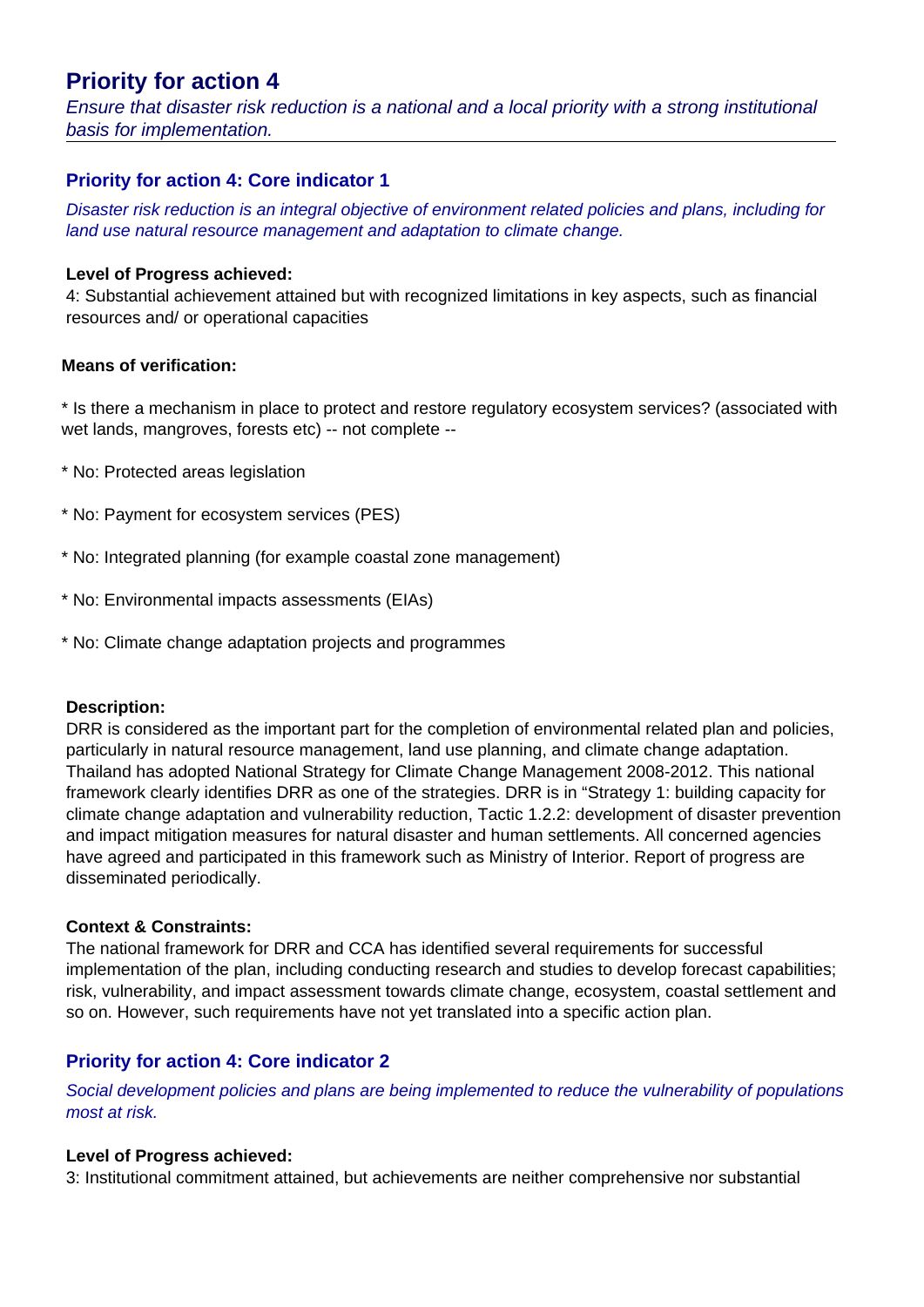#### **Means of verification:**

\* Do social safety nets exist to increase the resilience of risk prone households and communities? -- not complete --

- \* No: Crop and property insurance
- \* No: Employment guarantee schemes
- \* No: Conditional cash transfers
- \* No: DRR aligned poverty reduction, welfare policy and programmes
- \* No: Microfinance
- \* No: Micro insurance

#### **Description:**

Existing social development plans and policies as well as policy on CCA and DRR stress the importance of building self reliance of the local people, through knowledge management, and knowledge/information sharing on disaster risks, impacts and relief.

#### **Context & Constraints:**

National DPM plan and local DPM plans identified the procedures and gave priorities for vulnerable people. However, Most of social development policies and plans give emphasis on building capacity of local communities, but not give priorities to the specific needs of vulnerable groups (infants, elders, handicapped people) for emergency time.

#### **Priority for action 4: Core indicator 3**

Economic and productive sectorial policies and plans have been implemented to reduce the vulnerability of economic activities

#### **Level of Progress achieved:**

2: Some progress, but without systematic policy and/ or institutional commitment

#### **Means of verification:**

- \* Are the costs and benefits of DRR incorporated into the planning of public investment? -- not complete --
- \* No: National and sectoral public investment systems incorporating DRR.
- \* No: Investments in retrofitting infrastructures including schools and hospitals

#### **Description:**

DRR concept is not adopted and administered in some productive sectors. Agricultural production sector has taken DRR into account, but other sectors do not have the systematic approach/procedures for DRR in business operation.

#### **Context & Constraints:**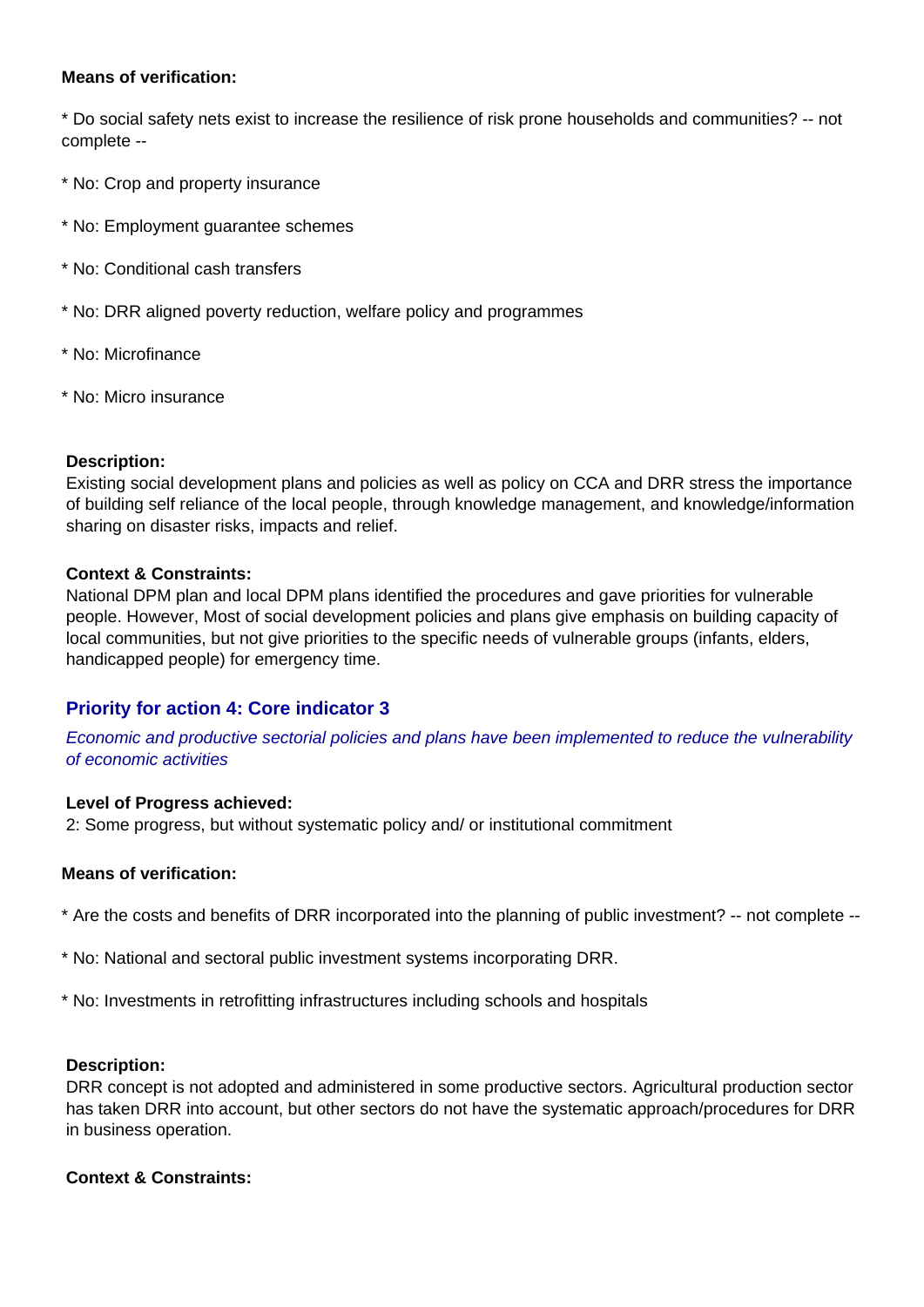#### **Priority for action 4: Core indicator 4**

Planning and management of human settlements incorporate disaster risk reduction elements, including enforcement of building codes.

#### **Level of Progress achieved:**

4: Substantial achievement attained but with recognized limitations in key aspects, such as financial resources and/ or operational capacities

#### **Means of verification:**

- \* Is there investment to reduce the risk of vulnerable urban settlements? -- not complete --
- \* No: Investment in drainage infrastructure in flood prone areas
- \* No: Slope stabilisation in landslide prone areas
- \* No: Training of masons on safe construction technology
- \* No: Provision of safe land for low income households and communities

#### **Description:**

Department of Public Works and City&Town Planning (DPT), Ministry of Interior as the major national agency responsible for settlement planning and building code has formulated Ministerial Regulation for building construction resistant to earthquake. This framework has identify 3 earthquake risk zones; namely, monitoring zone, risk zone 1, and risk zone 2, which cover 22 provinces. This law is enacted on 30 November 2007. Ministry of Interior, therefore, ordered local officers to strictly enforce building construction in risk zones. In case the province does not have specialized officers, that province can request personnel support from DPT provincial office. Additionally, DPT developed standards for building design for earthquake resistance, which are published in DPT Website and manuals for concerned agencies

#### **Context & Constraints:**

Building owners are not aware of risks relating to earthquake and building construction. They usually do not follow the law.

#### **Priority for action 4: Core indicator 5**

Disaster risk reduction measures are integrated into post disaster recovery and rehabilitation processes

#### **Level of Progress achieved:**

3: Institutional commitment attained, but achievements are neither comprehensive nor substantial

#### **Means of verification:**

\* Do post-disaster recovery programmes explicitly incorporate and budget for DRR? -- not complete --

\* 0 % of recovery and reconstruction funds assigned to DRR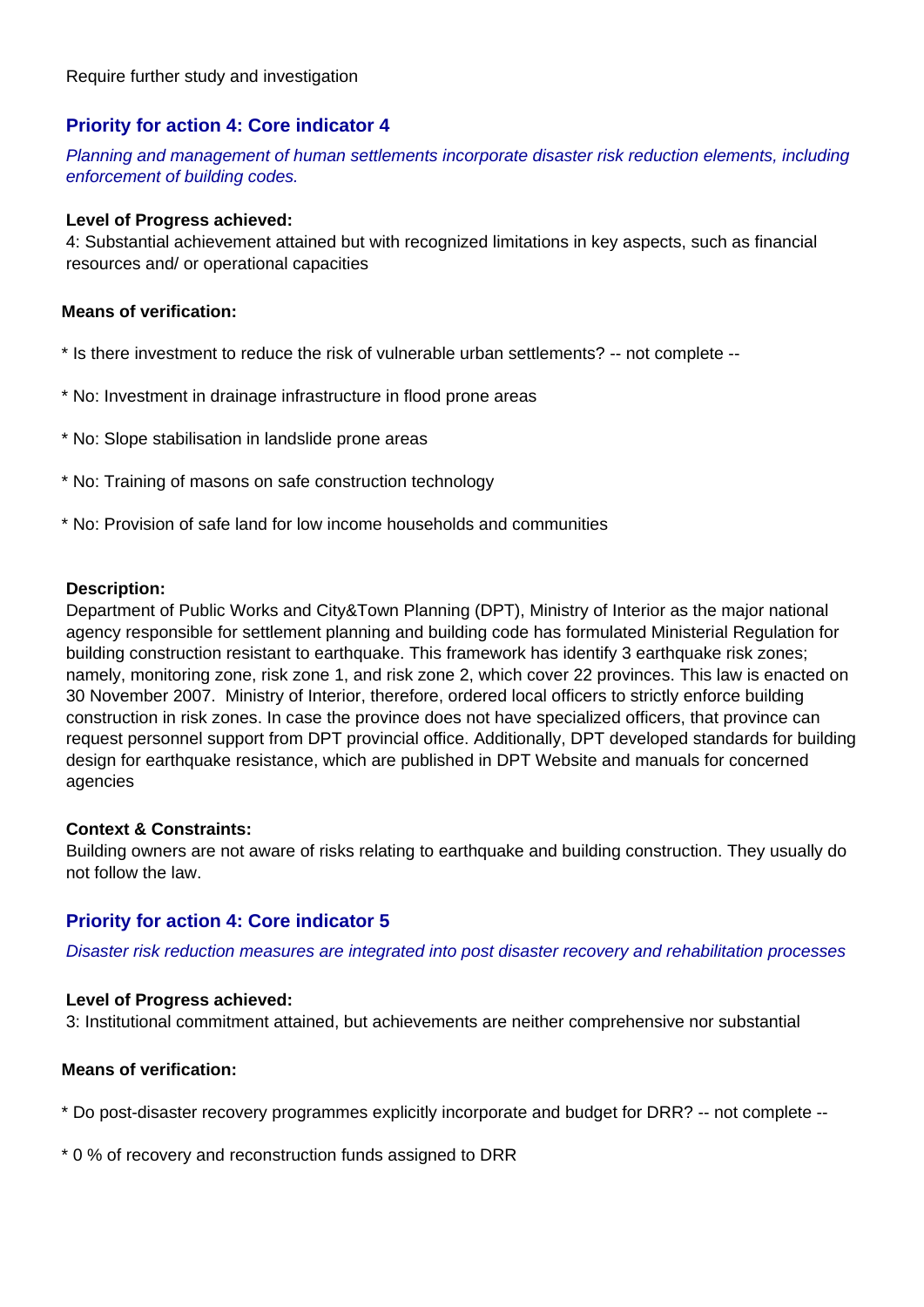\* No: Measures taken to address gender based issues in recovery

#### **Description:**

There are two types of DRR measures; structural and non-structural. Structural DRR measures are applied for example dam/dyke constructions, city planning, natural embankment (mangroves), Building Control Acts and etc. Non-structural DRR measures are provided such as employment opportunity, loan, mental rehabilitations, new settlement in safer areas, and livelihood recovery.

#### **Context & Constraints:**

There are inadequate resources to vulnerable people. Most people in risk areas do not want to migrate to new areas arranged by the government. Dam/dyke construction has often been protested by local people, conservationists and politicians. Also, it is costly for construction and maintenance. Safety culture thus should be created among local community people, decision makers, politicians and other concerned people.

#### **Priority for action 4: Core indicator 6**

Procedures are in place to assess the disaster risk impacts of major development projects, especially infrastructure.

#### **Level of Progress achieved:**

4: Substantial achievement attained but with recognized limitations in key aspects, such as financial resources and/ or operational capacities

#### **Means of verification:**

\* Are the impacts of major development projects on disaster risk assessed? -- not complete --

\* No: Assessments of impact of projects such as dams, irrigation schemes, highways, mining, tourist developments etc on disaster risk

\* No: Impacts of disaster risk taken account in Environment Impact Assessment (EIA)

#### **Description:**

Require further study and investigation

#### **Context & Constraints:**

Require further study and investigation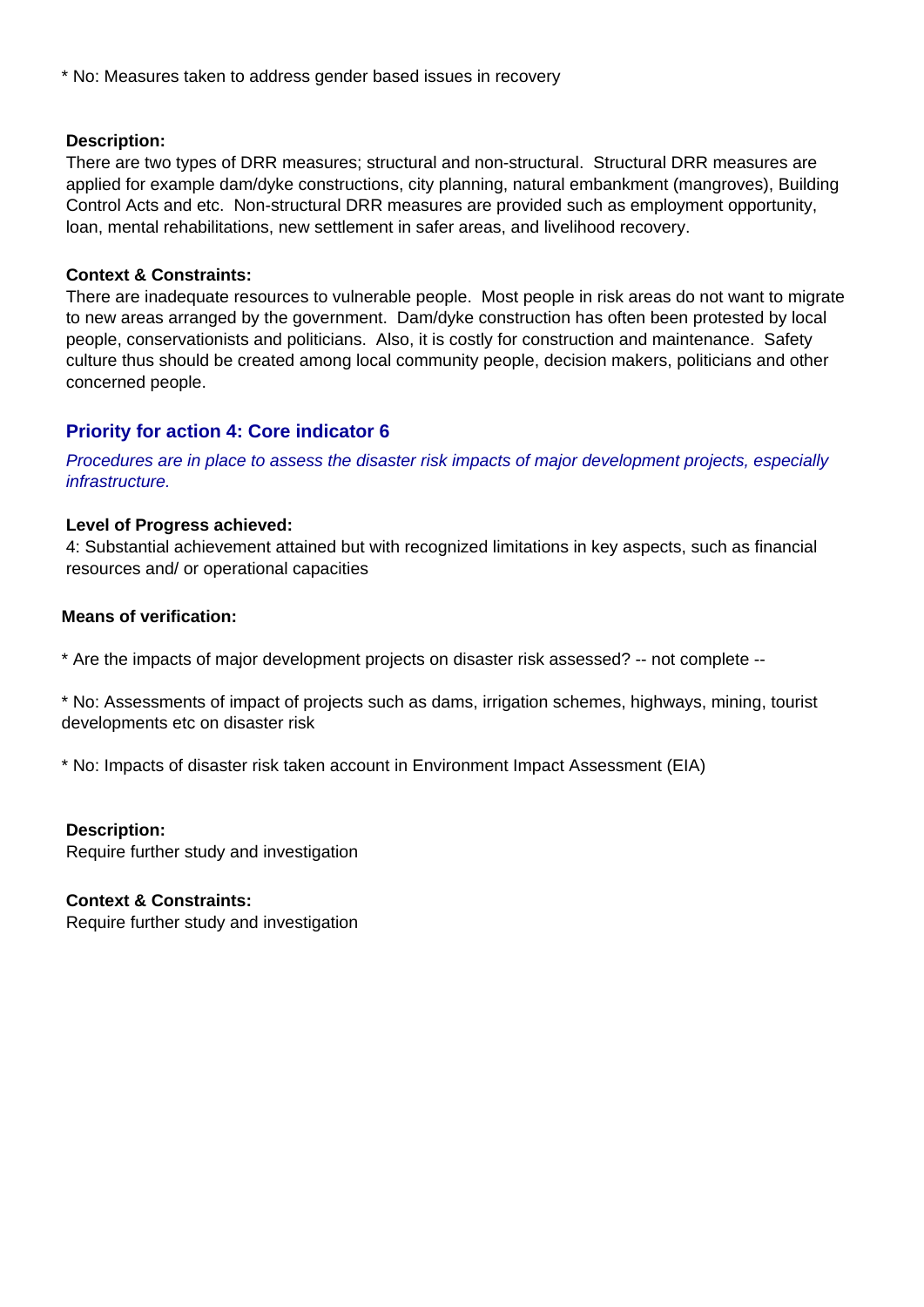## **Priority for action 5**

Ensure that disaster risk reduction is a national and a local priority with a strong institutional basis for implementation.

#### **Priority for action 5: Core indicator 1**

Strong policy, technical and institutional capacities and mechanisms for disaster risk management, with a disaster risk reduction perspective are in place.

#### **Level of Progress achieved:**

4: Substantial achievement attained but with recognized limitations in key aspects, such as financial resources and/ or operational capacities

#### **Means of verification:**

\* Are there national programmes or policies to make schools and health facilities safe in emergencies? - not complete --

- \* No: Policies and programmes for school and hospital safety
- \* No: Training and mock drills in school and hospitals for emergency preparedness

#### **Description:**

Nowadays, the development of disaster management system, the national disaster prevention and mitigation, disaster warning system, emergency relief system have been a part of the 10th National Economic and Social Development Plan and the next national development plan as well. It means that Thailand gave more significance of disaster reduction.The Disaster Prevention and Mitigation Act 2007 is the law mechanism to operate the disaster management of the country. The National Disaster Prevention and Mitigation Committee is national platforms to facilitate disaster risk reduction. Based on the Act, the Department of Disaster Prevention and Mitigation is the main government agency to coordinate and integrate the disaster management with the government organizations, local administration agencies, private sector and various foundations to achieve the disaster risk reduction.

The National Preparedness Policy was developed as a policy frame work for national disaster preparedness and security. The objective is to enable all sectors to achieve an appropriate state of national preparedness for emergencies in managing disaster, security threats and emergencies in a normal state as well as to ensure effective and timely managements and implementations thereof during emergency. The Committee of National Preparedness Policy is the mechanism to drive the policy.

According to the government policy and the law mechanism, various agencies develop the plan and implement the activities on disaster reduction to safe people's life and decrease the damage. To advocate DRR, Department of Disaster Prevention and Mitigation and its stakeholder prepared the Strategic national Action Plan for Disaster Risk Reduction 2010– 2019 and the cabinet approved on 22 March 2009 to mainstream disaster risk reduction into national system.

Disaster Prevention and Mitigation Academy is also established to be the national disaster management training centre. The government and local administration staffs including civil defence volunteers will be trained to develop their capacity in various courses such as community based risk management, fire fighting, search and rescue, incident command system.

#### **Context & Constraints:**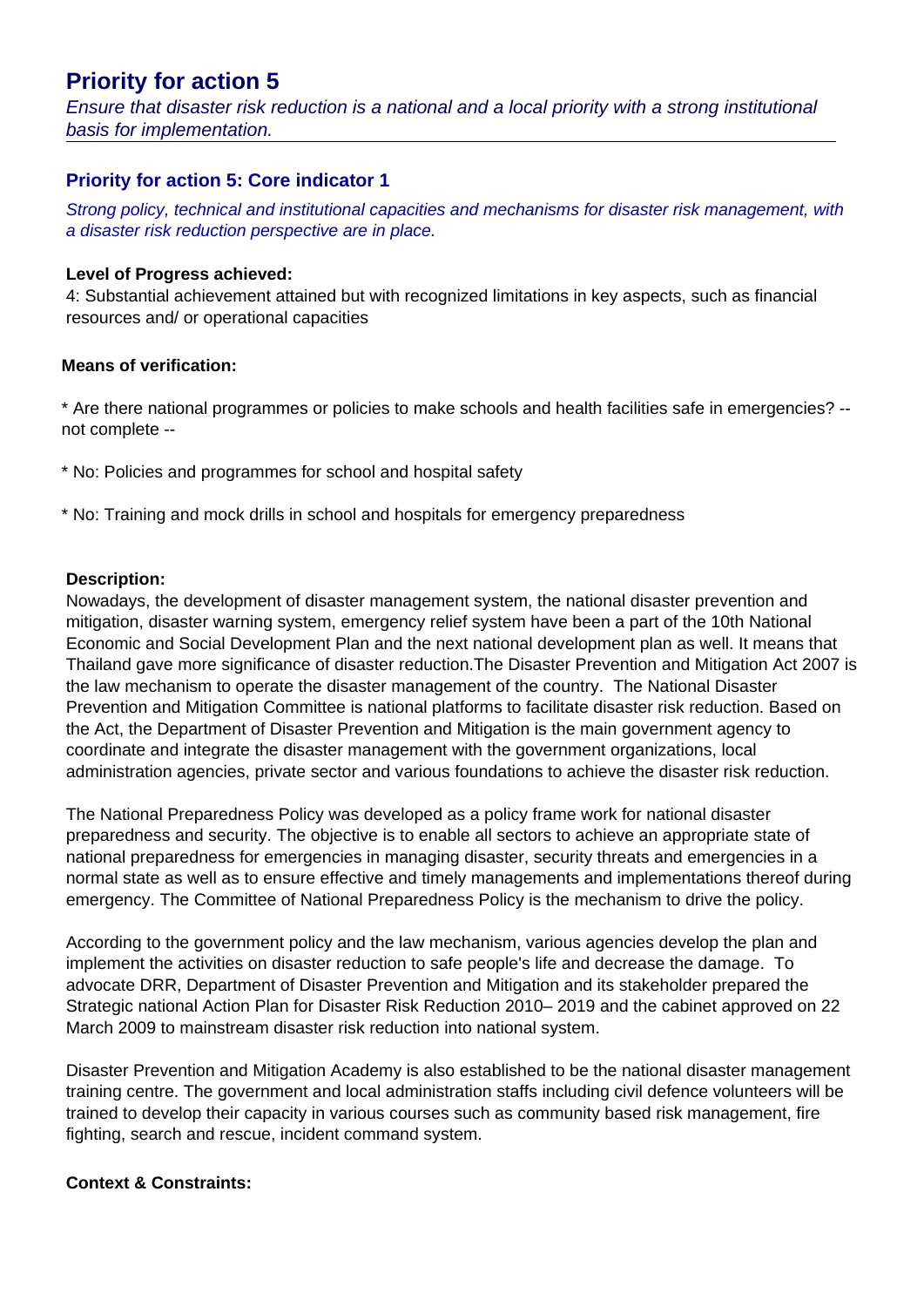In view of main responsible organization for Climate Change Adaptation such Office of Natural Resources and Environmental Policy and Planning, it does not directly precise to disaster risk reduction. However, it mainly focuses on the declaration adoption or carbon dioxide emission which may concern to it organization. Whereas, the knowledge sharing, risk assessment and knowledge sharing or even lesson learned among organizations are the hard works for them to be implemented. The investment for R& D mostly depends on the political policy because it is depleted stability.

#### **Priority for action 5: Core indicator 2**

Disaster preparedness plans and contingency plans are in place at all administrative levels, and regular training drills and rehearsals are held to test and develop disaster response programmes.

#### **Level of Progress achieved:**

4: Substantial achievement attained but with recognized limitations in key aspects, such as financial resources and/ or operational capacities

#### **Means of verification:**

\* Are the contingency plans, procedures and resources in place to deal with a major disaster? -- not complete --

- \* No: Contingency plans with gender sensitivities
- \* No: Operations and communications centre
- \* No: Search and rescue teams
- \* No: Stockpiles of relief supplies
- \* No: Shelters
- \* No: Secure medical facilities
- \* No: Dedicated provision for women in relief, shelter and emergency medical facilities

#### **Description:**

The National Disaster Prevention and Mitigation Plan will be formulated by the Department of Disaster Prevention and Mitigation and will be approved by the cabinet. The Provincial Disaster Prevention and Mitigation Plan will be developed and formulated in line with the existing risk in the area and as well as with the National Disaster Prevention and Mitigation Plan. Moreover, the specific types of disaster will be developed to be master plan.

Under the law, Thailand has to conduct the exercise every year to test the plan, monitor and evaluate the efficiency of the process. The simulated exercise can be classified as following:

• National Level: the Office of the National Security in collaboration with DDPM will conduct the exercise every year in specific disaster type for testing and evaluating the efficiency of the procedure and the national plan. In addition, it aims to familiarize the emergency response teams with know – how and to enhance their capacity and skill for the real situation. The exercise will help the people to be wellprepared and help themselves at the onset of disaster.

• Cluster Provincial Level: cluster exercise which Disaster Prevention and Mitigation Center will host the joint exercise with Disaster Prevention and Mitigation Provincial Office. This exercise has the objectives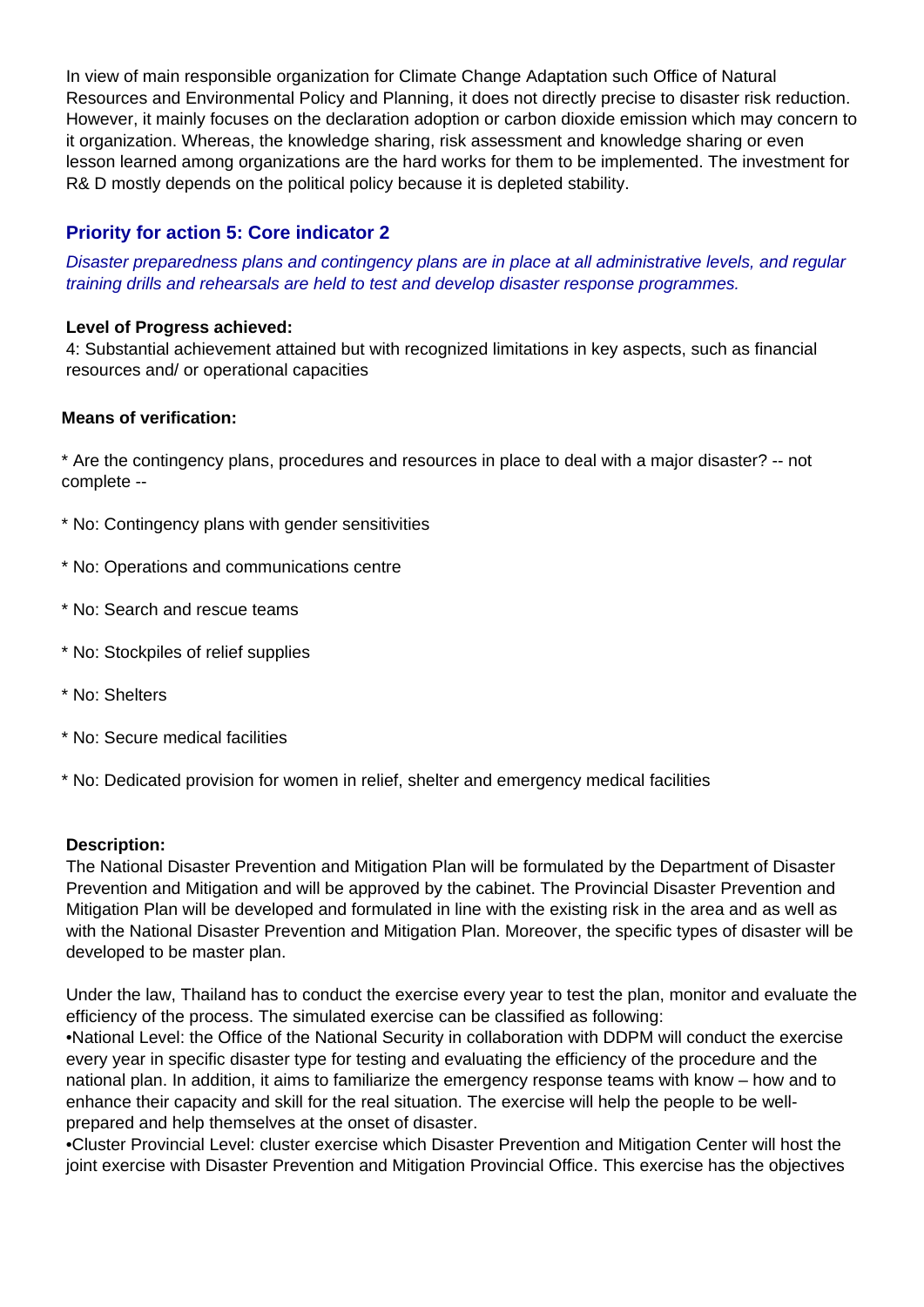to integrate resources, tools, equipment and vehicles of the center and provincial offices and strengthen their skills and experiences of collaboration in countering disaster.

• Provincial Level: Every provinces including Bangkok Metropolis Authority are obliged to conduct the exercise at the minimum of 2 types of disaster annually. The Disaster Prevention and Mitigation Provincial Office will support the provincial exercise conducting.

• District Level: This is the joint exercise between district office, local administration organization within the district area and all disaster management concerned agencies.

Apart from national efforts, regional cooperation such as ASEAN Disaster Emergency Response Stimulation Exercises (ARDEX) and ARF DiREx have promoted regional emergency coordination which enable Thailand and member countries to exchange knowledge and experiences for a better preparedness at the national level.

#### **Context & Constraints:**

From the previous regarding field training exercises, agencies concerned received abundance comments and recommendation, however, they did not exploit or use these lesson learned effectively to be improved and developed their organizations. They prefer to increase their networking rather than focus on the unified simulation training exercise among related agencies.

#### **Priority for action 5: Core indicator 3**

Financial reserves and contingency mechanisms are in place to support effective response and recovery when required.

#### **Level of Progress achieved:**

5: Comprehensive achievement with sustained commitment and capacities at all levels

#### **Means of verification:**

\* Are financial arrangements in place to deal with major disaster? -- not complete --

- \* No: National contingency funds
- \* No: Catastrophe insurance facilities
- \* No: Catastrophe bonds

#### **Description:**

According to Ministry of Finance Regulation, victim compensation budget at the national level has already allocated 50 million baht for each kind of disaster, during last flood in October 2010 the cabinet approved to extend the recovery budget up to 100 million baht in some severe flood affected provinces. Moreover, the lost of family member or infrastructure, livestock, fishery and household damages are also received the compensation budget.

#### **Context & Constraints:**

The disaster management transparency is a little effectiveness by victims' view, some complaints sent to the media regarding the delayed compensation. From the central government concerned view it tried the best way to expedite the recovery compensation, however, victim database was prepared by local administration organization and it was very difficult to be verified by central government.

#### **Priority for action 5: Core indicator 4**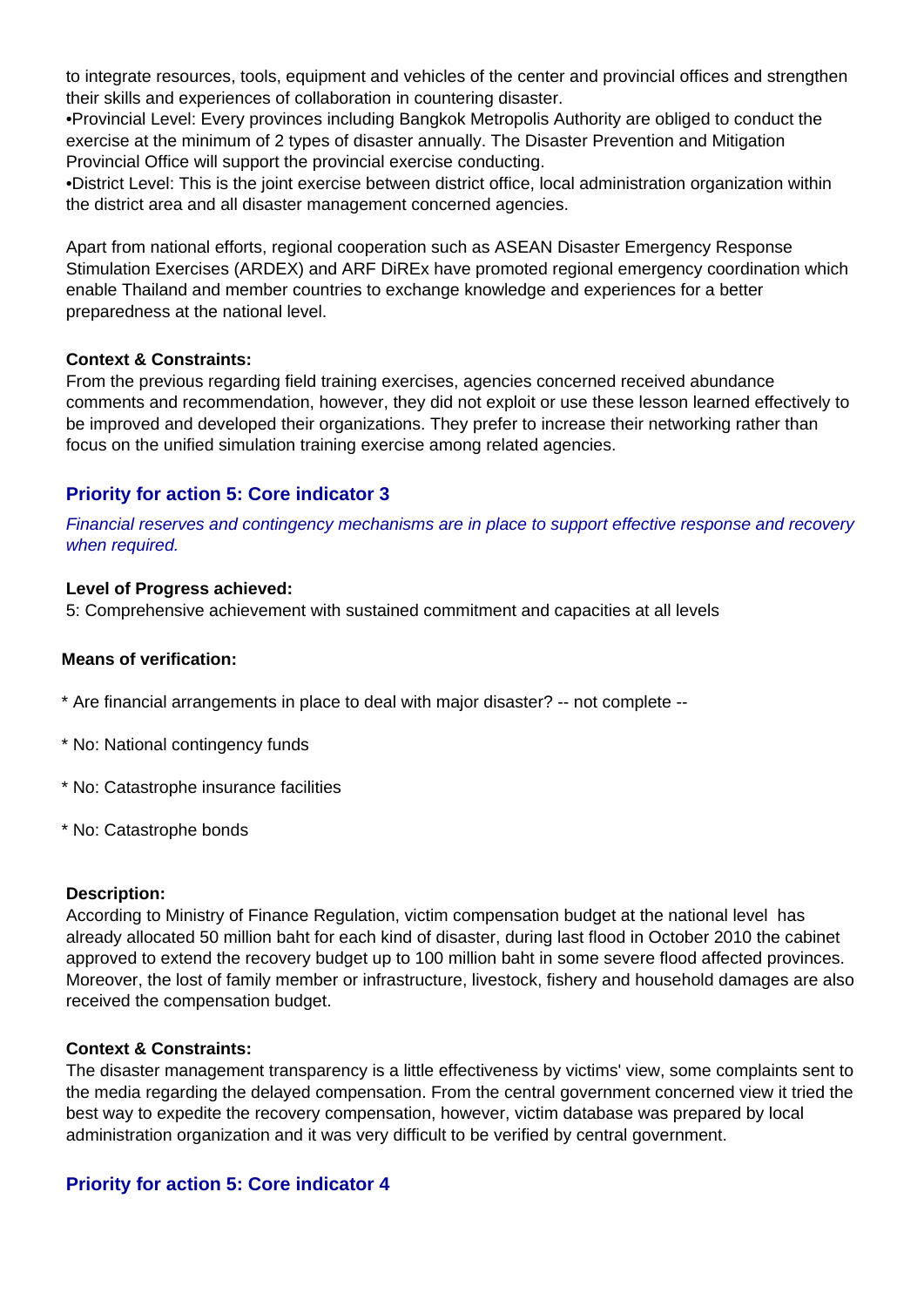#### Procedures are in place to exchange relevant information during hazard events and disasters, and to undertake post-event reviews

#### **Level of Progress achieved:**

4: Substantial achievement attained but with recognized limitations in key aspects, such as financial resources and/ or operational capacities

#### **Means of verification:**

\* Has an agreed method and procedure been adopted to assess damage, loss and needs when disasters occur? -- not complete --

- \* No: Damage and loss assessment methodologies and capacities available
- \* No: Post disaster need assessment methodologies
- \* No: Post disaster needs assessment methodologies include guidance on gender aspects
- \* No: Identified and trained human resources

#### **Description:**

Reference to the National Disaster Prevention and Mitigation Plan, the exchange of relevant information during and after disaster are already mentioned in this plan. For instance, during disaster the emergency center will be established which composed of 8 divisions namely; directing center, disaster early warning center, disaster prevention and operating center, public relations division, communication center, donation, security and rehabilitation center and one advisory team. The members of emergency center are formed from various agencies concerned at all disaster level.

In order to arrange the well order collaboration and avoid duplication during recovery stage among organizations, they will prepare the victim lists as supporting evidence.

#### **Context & Constraints:**

The in charge organizations could not really perform their roles and responsibilities during disaster according to the National Disaster Prevention and Mitigation Plan. Even Thailand has National level Plan, however, the implementation of it mostly depend on policy makers.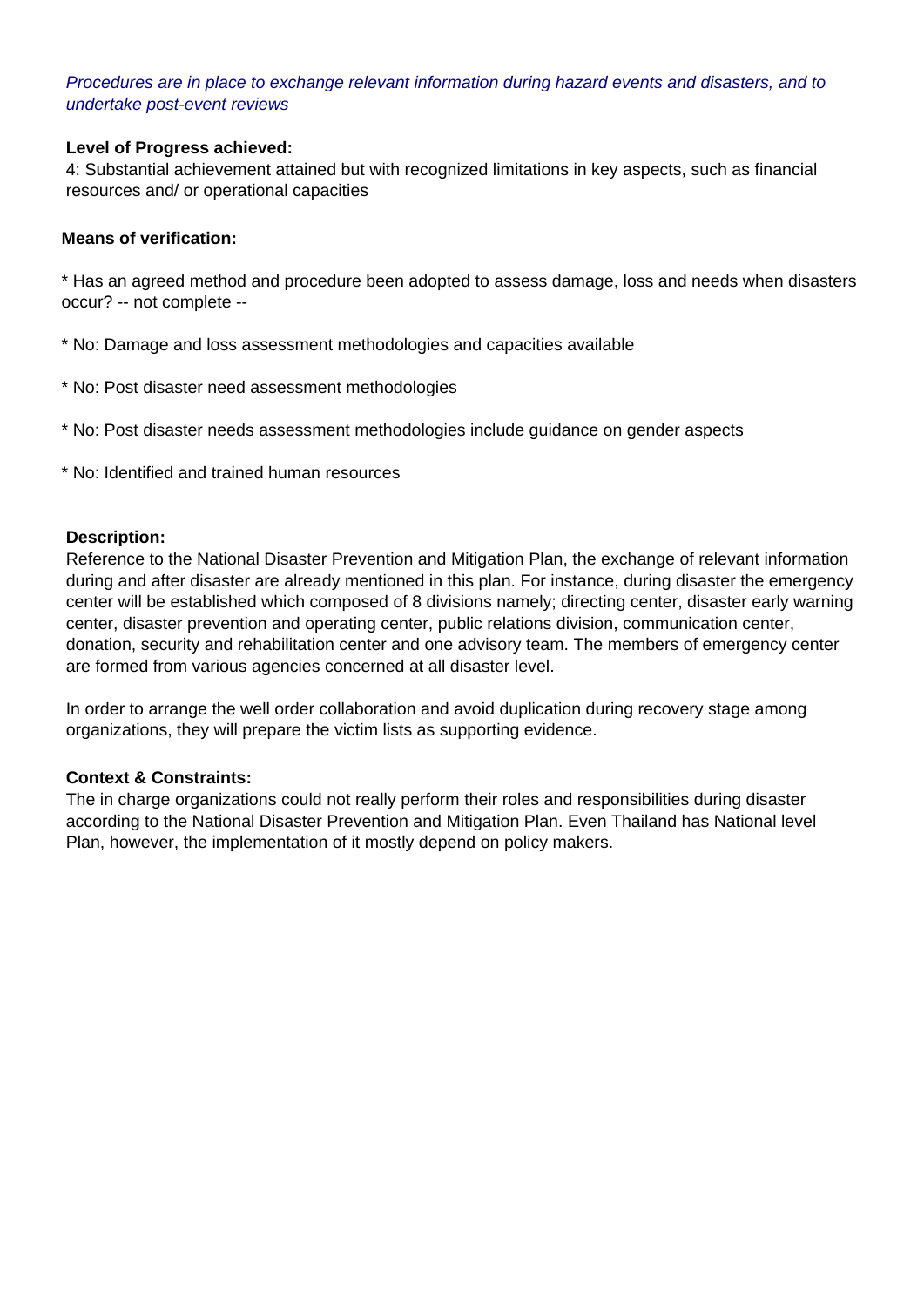## **Drivers of Progress**

#### **a) Multi-hazard integrated approach to disaster risk reduction and development**

#### **Levels of Reliance:**

Partial/ some reliance: Full acknowledgement of the issue; strategy/ framework for action developed to address it; application still not fully implemented across policy and practice; complete buy in not achieved from key stakeholders.

## **Do studies/ reports/ atlases on multi-hazard analyses exist in the country/ for the sub region?:**

-- not complete --

#### **Description (Please provide evidence of where, how and who):**

The safety culture and awareness are insufficient in the public; therefore, it is necessary to cultivate public awareness. Even now the Climate Change Adaptation and Disaster Risk Reduction including earthquake master plan are under formulating to gather knowledge at the national level, main responsible government concerned is focusing on Carbon dioxide emission rather than the effects of CCA and DRR. Additionally, the Strategic National Action Plan (SNAP) is implemented to reduce disaster in term of multi-hazard integration approach but it will take times to be implemented.

Regarding man-made disaster for instance road safety, Thailand has adopted the Decade for Road Safety from Moscow Declaration to initiate the wearing helmet campaign nationwide. It is also expecting the zero accident even it will carry on for the future achievement.

However, the budget constraint and disaster management expertise are crucial factors to hinder the development for multi-hazard integration. The more intensive research for disaster reduction approach must be obliged as the roadmap of the country.

#### **b) Gender perspectives on risk reduction and recovery adopted and institutionalized**

#### **Levels of Reliance:**

Partial/ some reliance: Full acknowledgement of the issue; strategy/ framework for action developed to address it; application still not fully implemented across policy and practice; complete buy in not achieved from key stakeholders.

#### **Description (Please provide evidence of where, how and who):**

Thai Constitution B.E. 2550 has depicted philosophy of human rights particularly in anti-unjust discrimination. Accordingly, sequential laws and policies have to take the issue of gender equality into account. The Cabinet's Resolution 31 July, 2001 orders every ministry and department to have one of the executives designated as the Chief Gender Equality Officer (CGEO) and its own resource as Gender Focal Point. This mechanism aims to promote gender awareness into organization's works. In addition, NGOs and government agencies have worked together to develop a Gender-based Post Disaster Response and Recovery Plan.

In 2011 Minister of Human Resource Development has signed MOU with other concerned agencies regarding the Gender Dimension to upgrade the equity in the society.

#### **c) Capacities for risk reduction and recovery identified and strengthened**

#### **Levels of Reliance:**

Partial/ some reliance: Full acknowledgement of the issue; strategy/ framework for action developed to address it; application still not fully implemented across policy and practice; complete buy in not achieved from key stakeholders.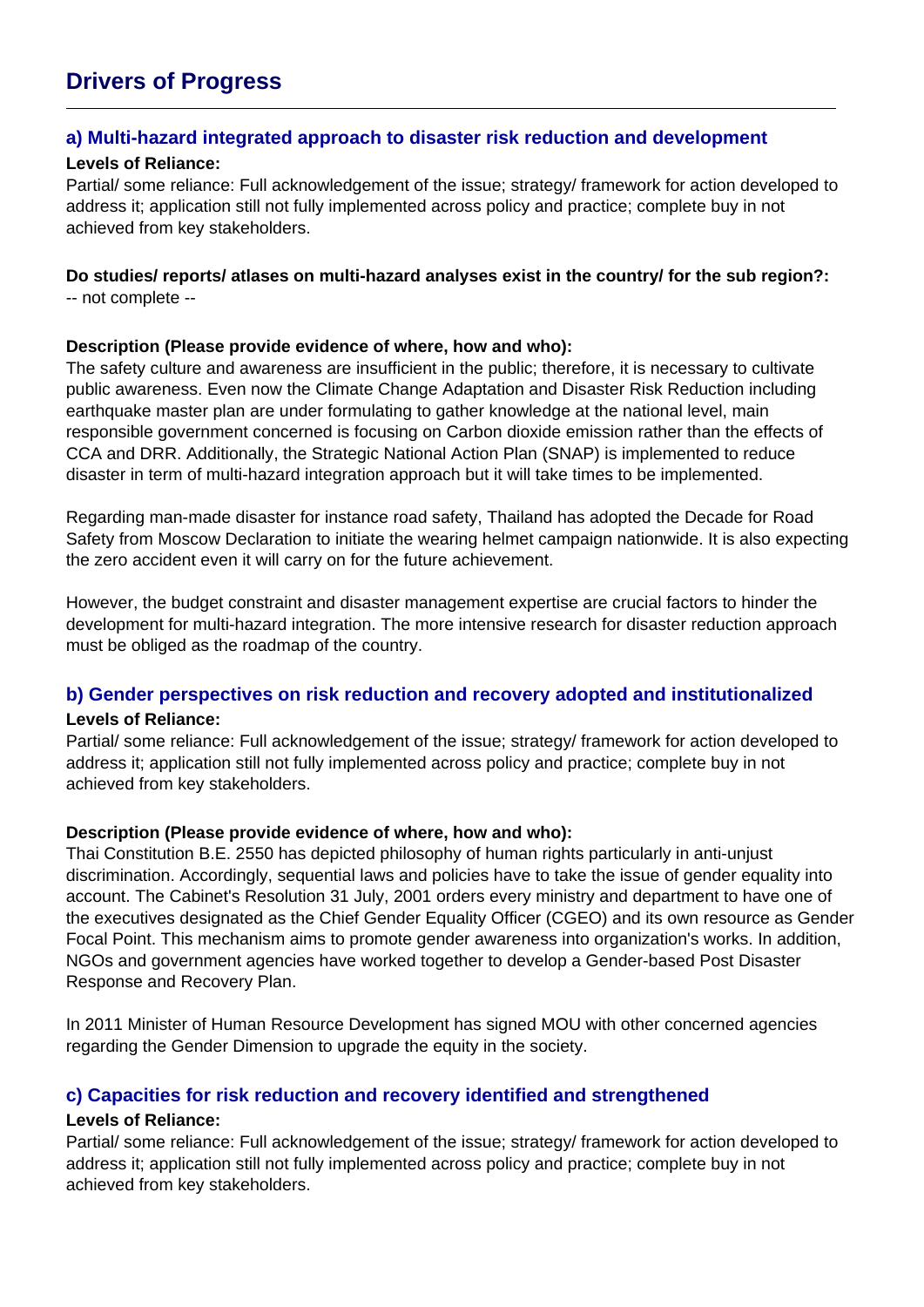#### **Description (Please provide evidence of where, how and who):**

The Thai government has provided information technology knowledge to support risk reduction for instance Ministry of Science and Technology has signed MOU with Ministry of Interior to reduce the impacts of disaster such as warning system to the public.

According to the recovery stage, the Thai government has allocated the compensation budget for victim assistance and vocation training. The budget can be increased up to the severe of disaster.

#### **d) Human security and social equity approaches integrated into disaster risk reduction and recovery activities**

#### **Levels of Reliance:**

Partial/ some reliance: Full acknowledgement of the issue; strategy/ framework for action developed to address it; application still not fully implemented across policy and practice; complete buy in not achieved from key stakeholders.

#### **Description (Please provide evidence of where, how and who):**

Since the cabinet approved National Disaster Prevention and Mitigation Plan on November 17, 2009, the minority groups have been included into this plan, additionally, Provincial Disaster Management Plan is also take these vulnerable group into account. Besides, the Community Based Disaster Management Approach has also recognized this group and mentioned them at the community level plan.

### **e) Engagement and partnerships with non-governmental actors; civil society, private sector, amongst others, have been fostered at all levels**

#### **Levels of Reliance:**

Significant and ongoing reliance: significant ongoing efforts to actualize commitments with coherent strategy in place; identified and engaged stakeholders.

#### **Description (Please provide evidence of where, how and who):**

Partnerships with non-governmental sectors such as private companies, civil society, volunteers and private sector have been more engagement from the national to community level to promote disaster risk reduction approach. Similarity at the same period, learning from both sides such as their need requirement, knowledge and experiences to fulfil lessons learned from each other. In point of view of some company such AP Honda Thailand which is one of the most contribution company to the public activities, it mentioned that the private sectors seem less bureaucratic than government sector. Furthermore, AP Honda has signed MOU with Provincial Administrative Association to disseminate "Drive Safety Training Course" throughout the country. For more than 20 years, AP Honda has promoted road safety with related government agencies concerned for example Department of Disaster Prevention and Mitigation, Department of Land Transportation, Ministry of Education, Royal Thai Police, Provincial Administration Organization, Local Administration Organization, Drink Don't Drive Foundation and Thai Motorcycle Enterprise Association which cause the fruitful accomplishment.

#### **f) Contextual Drivers of Progress**

#### **Levels of Reliance:**

Partial/ some reliance: Full acknowledgement of the issue; strategy/ framework for action developed to address it; application still not fully implemented across policy and practice; complete buy in not achieved from key stakeholders.

#### **Description (Please provide evidence of where, how and who):**

Presently, Hyogo Framework for Action, Thailand is adopted the campaign "One million safe school and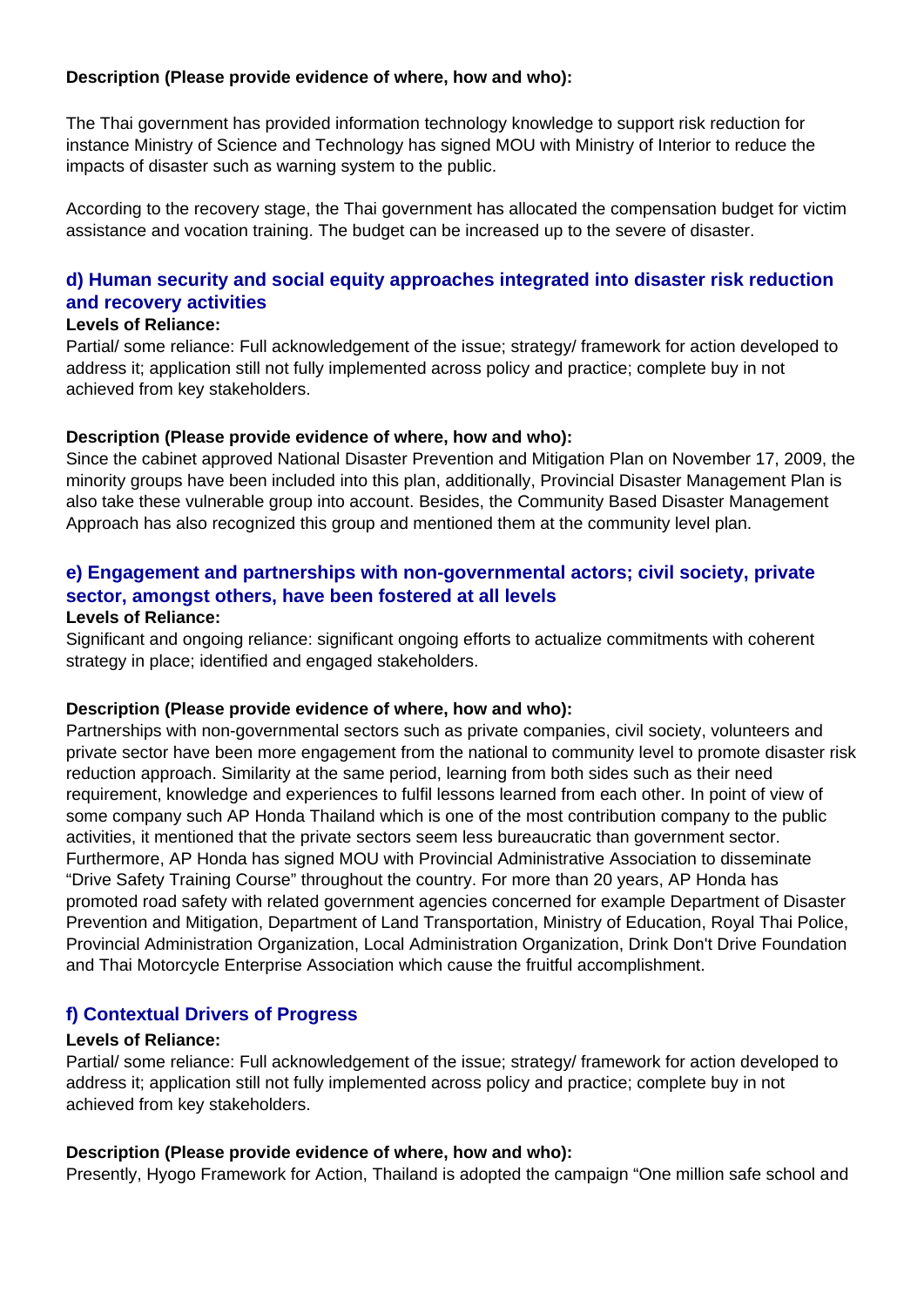Hospital" with the collaboration among UNISDR, Ministry of Interior, Ministry of Public Health and Ministry of Education. This campaign has just launched in Thailand in 2011 and will expand to schools and hospitals nationwide.

In addition, Ministry of Education has provided curriculum for disaster management such as flashflood, Flood and Tsunami. Additionally, some academic institutions has proposed the structure measures for Earthquake resistance to reduce risk from earthquake or tsunami.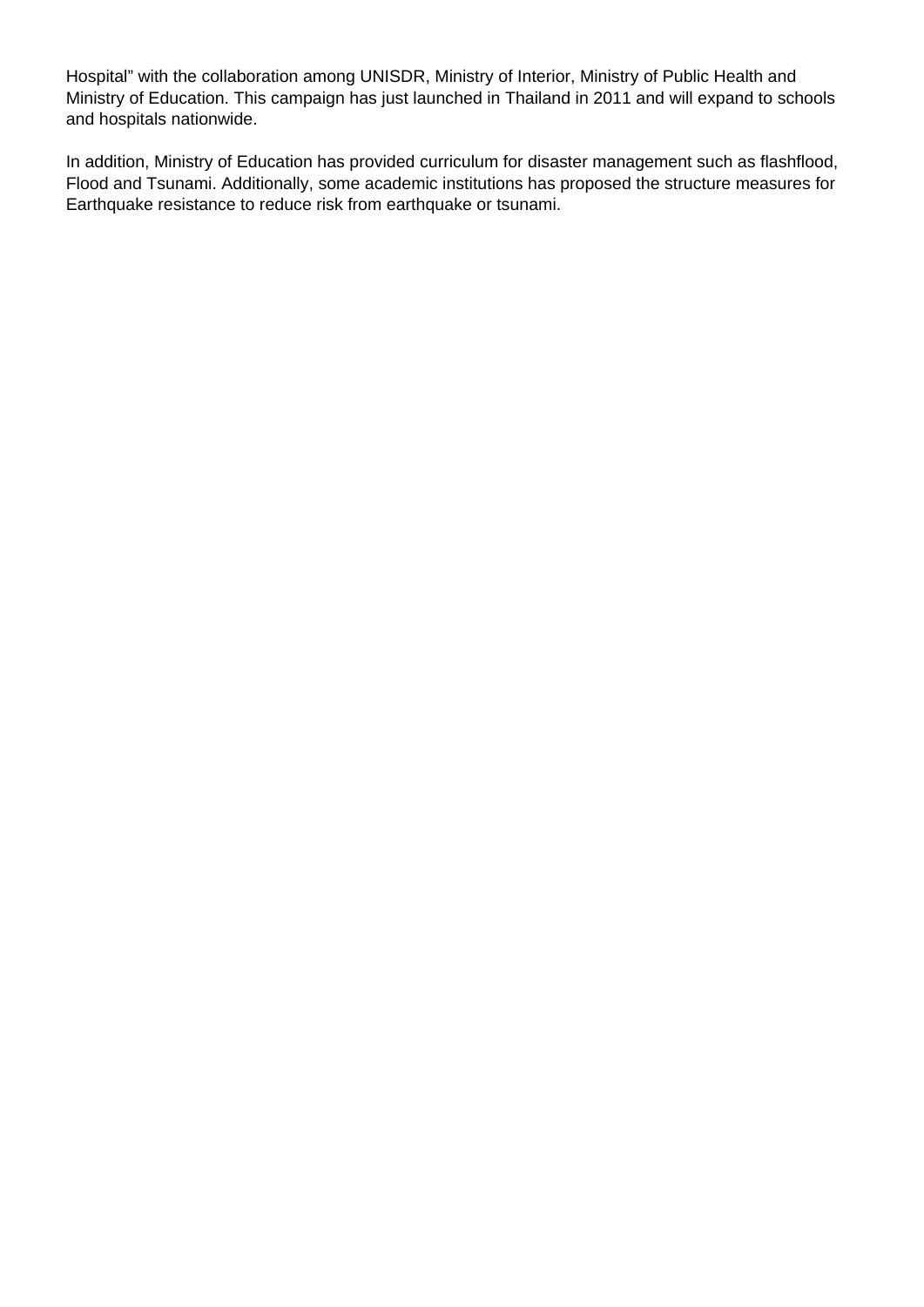## **Future outlook**

#### **Area 1**

The more effective integration of disaster risk considerations into sustainable development policies, planning and programming at all levels, with a special emphasis on disaster prevention, mitigation, preparedness and vulnerability reduction.

#### **Overall Challenges:**

The most difficult part is to be linked from community, local administration and national disaster management plan to be combined with National Disaster Management Plan. Whereas most of community disaster management plans are designed by policy makers rather than villagers, therefore, community people have to put more participation to prepare the plan. Like developing country Thailand has many levels of blueprints which comply with 11th National Economic and Social Development Plan such as Climate Change Adaptation, Flood and Drought Management Master Plan. However, the integration among ministries or related agencies are quite low and they mainly focus on their implementing plan. Ministry of Education is not providing adequate disaster management curriculum in school or university, disaster management is an elective subject. From that reasons, people have not well ordered with natural or man-made disaster.

Besides, the academic institution point of view demonstrates that the insufficient expertise information sharing, tools and equipment together with the duplication implementing causing the ineffective collaboration.

#### **Future Outlook Statement:**

The improvement national policy should be integrated efforts toward regional and international level in terms of trans-boundary information sharing, public awareness for safety culture in our society and a user friendly early warning system together with a multi hazard risk assessment. The concrete linkage between climate change adaptation and disaster risk reduction would be introduced as a lesson learned for future disaster management.

#### **Area 2**

The development and strengthening of institutions, mechanisms and capacities at all levels, in particular at the community level, that can systematically contribute to building resilience to hazards.

#### **Overall Challenges:**

The local administration organizations have to learn and understand their roles and responsibilities. Community Based Disaster Management Approach is necessary to be trained the local people to ensure their preparedness and involvement in diverting or encountering disaster impacts

The implementation of action plan at all levels during disaster is including in the plan, but it is very challenging for actors or sectors to be performed. Besides the duplication roles during recovery stage causing people seem very confused. Moreover they prefer to depend on the government sector rather than prepare themselves for disaster. Therefore, all sectors have to develop the integrated efforts, lesson learned, expertise, risk assessment and hazard analysis to strengthen sustainable DRR. Moreover they require intensive training, evacuation drill, reliable warning system would help the public to be well prepared.

#### **Future Outlook Statement:**

To promote the local administration agencies to realize and aware of disaster preparedness and rely on themselves. The proper budget allocation from central government will be transferred to local together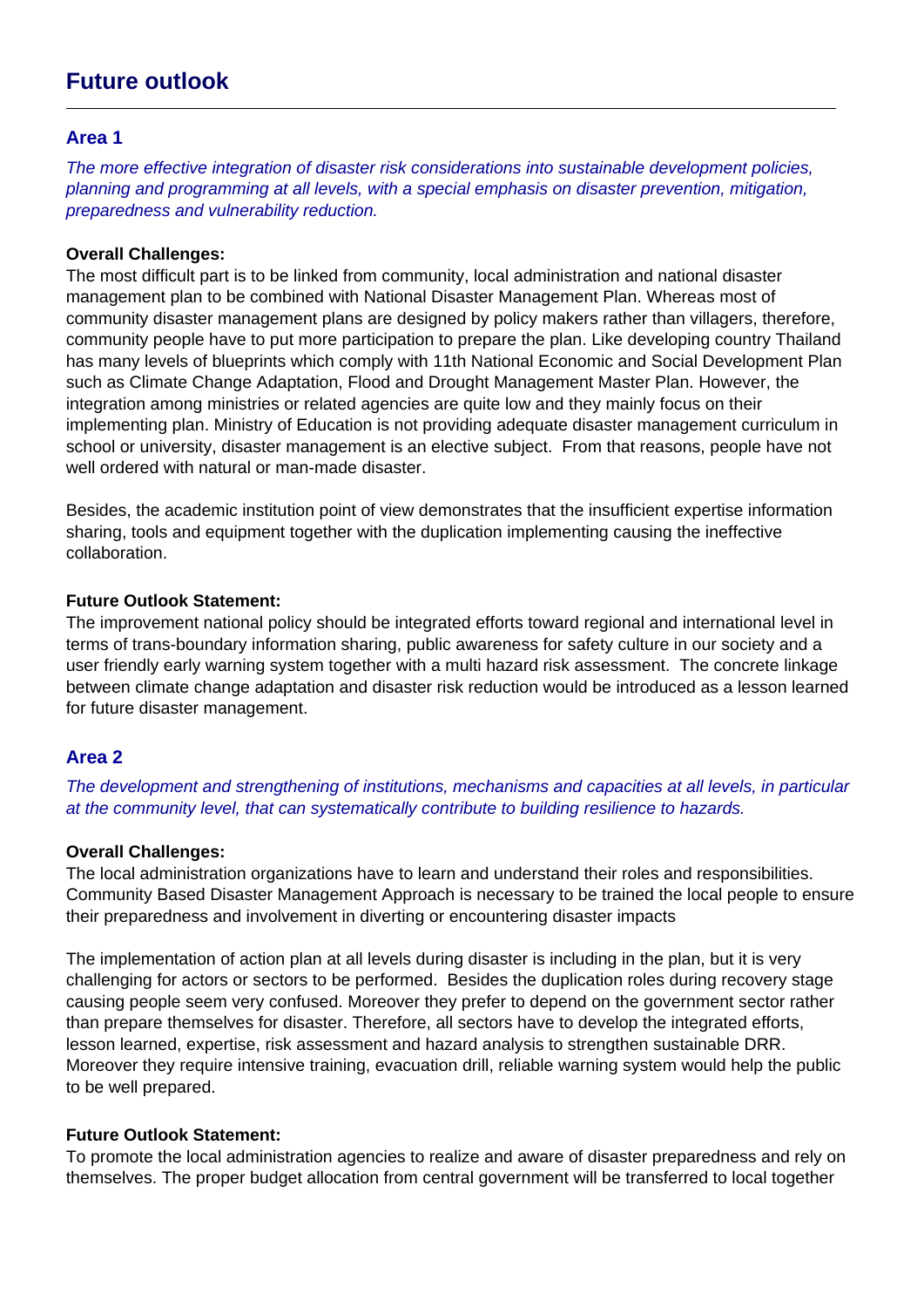with the knowledge dissemination.

#### **Area 3**

The systematic incorporation of risk reduction approaches into the design and implementation of emergency preparedness, response and recovery programmes in the reconstruction of affected communities.

#### **Overall Challenges:**

The all stakeholder participation to emergency response without the duplication is essential. Regarding the law enforcement is not compulsory in some area for instance the residential areas nearby the vulnerability risk prone areas of the waterway or mountainside. Additionally, the database system is fundamental to integrate disaster management preparedness such as resource, tool, equipment and personnel or even expertise available.

#### **Future Outlook Statement:**

A collective of lesson learned from community, provincial, national, regional and global level in disaster risk reduction and multi- sector cooperation are the pivotal in building our regional resilience.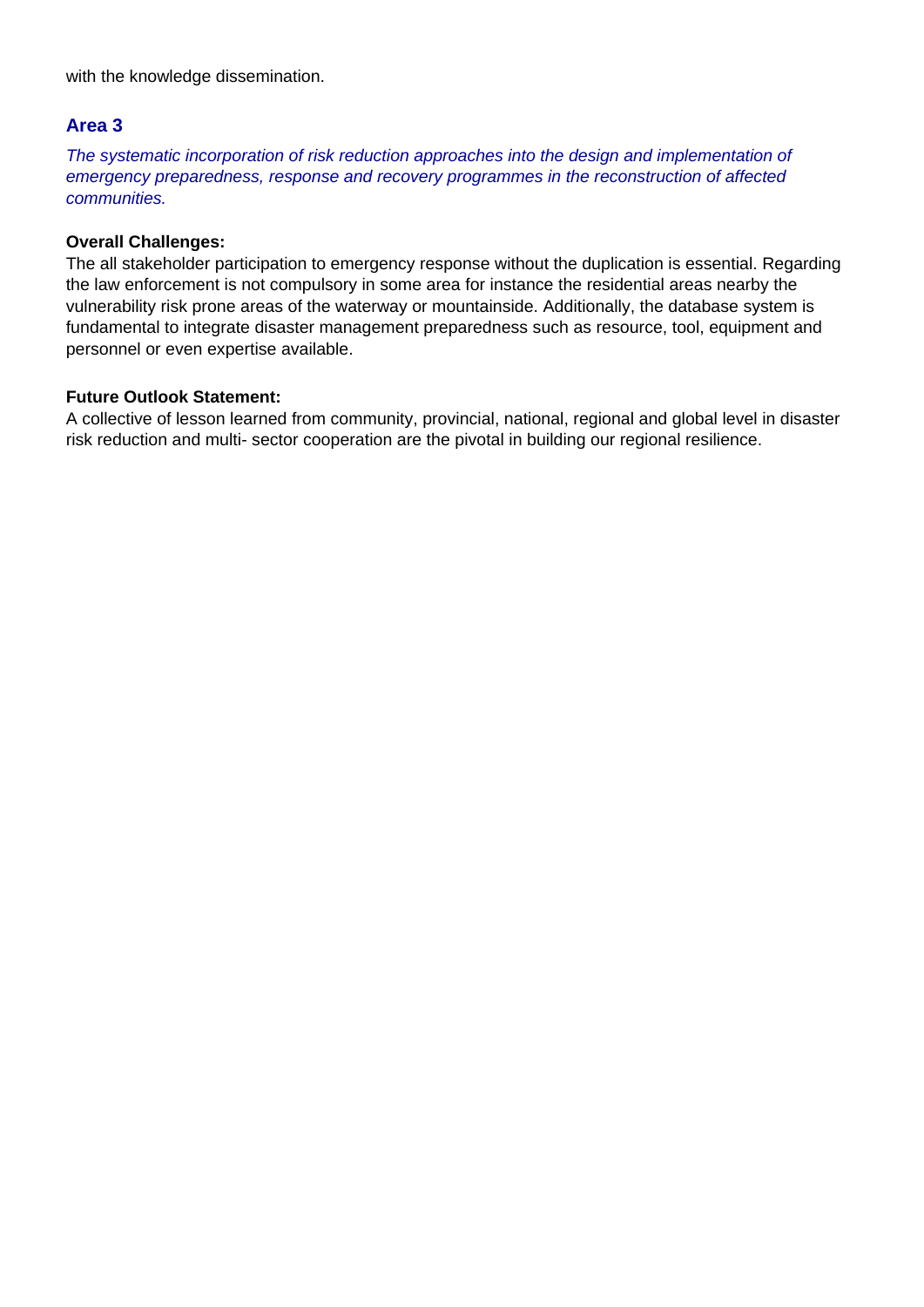## **Stakeholders**

#### **Departments/organizations that have contributed to the report**

- \* Department of Disaster Prevention and Mitigation (Gov)
- \* Department of Public Works and Town & City Planing (Gov)
- \* Department of Water Resources (Gov)
- \* Royal Irrigation Department (Gov)
- \* Thai Meteorological Department (Gov)
- \* Department of Mineral Resources (Gov)
- \* National Disaster Warning Center (Gov)
- \* Department of Medical Services (Gov)
- \* Emergency Medical Institute of Thailand (Gov)
- \* National Economic and Social Development Board (Gov)
- \* Natural Resources & Environmental Policy & Plan (Gov)
- \* Basic Education Commission (Gov)
- \* Community Develoment Department (Gov)
- \* Department of Marine Coastal Resources (Gov)
- \* Department of Skill Development (Gov)
- \* Budget Bureau (Gov)
- \* Off. Women's Affairs & Family Development (Gov)
- \* Bangkok Fire & Rescue Department, BMA (Gov)
- \* Faculty of Sci., Kasetsart U. (Acad & Research)
- \* Engineering Faculty, Kasetsart U. (Acad & Research)
- \* Faculty of Sci., Chulalongkorn U. (Acad & Research)
- \* Engineering Faculty, Chulalongkorn U. (Acad & Research)
- \* Faculty of Sci., Mahidol U. (Acad & Research)
- \* Faculty of Sci., Chiangmai U. (Acad & Research)